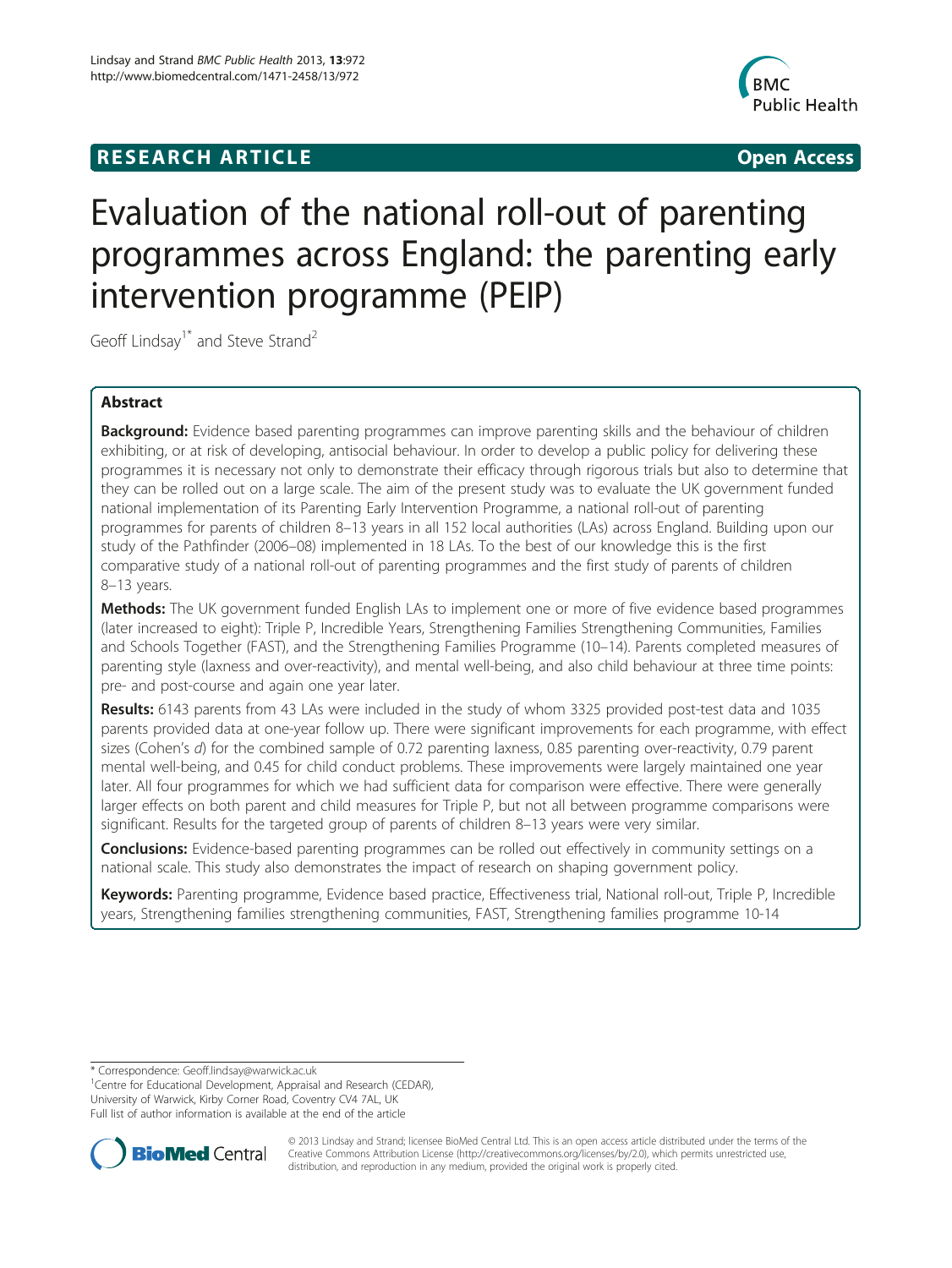## Background

The implementation of parenting programmes has become an important part of the support provided by public health and education services to assist parents in bringing up their children. Evidence based parenting programmes provide a well-established means of increasing the prevalence of nurturing environments for children, both to promote positive behaviours and to prevent the development of behavioural, emotional and social difficulties (BESD) [[1\]](#page-15-0). In terms of public policy, the issues include whether to support the implementation of parenting programmes and, if so, by what means. In particular, a key policy decision concerns whether to target specific groups at risk or to implement a universal intervention aimed to bring benefits to the whole population. The present paper examines the UK Government's national implementation of a targeted initiative of national support for evidence based parenting programmes for children with, or at risk of developing, BESD, the Parenting Early Intervention Programme (PEIP). The PEIP was implemented in all 152 local authorities (LAs) throughout England (2008–11). The paper builds on our earlier report of the evaluation of the Pathfinder implemented in 18 LAs (2006–08) [\[2](#page-15-0)].

Evidence based practice is dependent upon several factors: i) that interventions are effective; ii) that a policy has been approved for implementation on a specified scale: local, regional or national; iii) that there are systems for ensuring that practitioners and policy makers concerned with implementation have the necessary skills and knowledge to interpret the evidence, and have necessary implementation skills; iv) a supportive context to host the implementation; v) recognition by policy makers of the potential benefits of addressing the identified problem balanced against cost and competing priorities; vi) the political will to implement this specific intervention, providing appropriate resources and support.

There is now a substantial evidence base for the efficacy of parenting programmes to address children's BESD, which pose a substantial challenge to individual parents [[3\]](#page-15-0) and society as a whole [\[4](#page-15-0)]. Reviews have been conducted of specific programmes, such as the metaanalysis by Nowak and Heinrichs [[5\]](#page-15-0) of Triple P and systematic reviews of a range of parenting programmes [[6-10](#page-15-0)]. Organisations have also developed criteria for determining which parenting programmes meet acceptable evidence standards for recommendation to practitioners, including the United Nations Office on Drugs and Crime (UNODC) [\[11\]](#page-15-0) and the National Academy of Parenting Research in England [[12\]](#page-15-0).

In order that a public policy of implementing evidence based parenting programmes can be delivered successfully, several stages of development and evidence

creation are necessary. First, the parenting programme must be based on sound theoretical underpinnings for which there is an existing evidence base [[11\]](#page-15-0). Second, a programme must be created based on these theoretical principles and that evidence base, together with an effective framework for implementation. The latter should include systems of ensuring access to the target population, effective recruitment and retention. Third, initial studies will test out developments that will lead to the trial version of the programme. Fourth, an efficacy trial that meets accepted quality standards, for example those of the Society of Prevention Research [\[13\]](#page-16-0), will be required to establish that the programme produces improvements in the target behaviours: improved parenting skills and improved child behaviour as the primary objectives. Other secondary impacts, such as improvements in parental mental well-being or reduction in depression, may also be included [[14\]](#page-16-0). Furthermore, efficacy trials will be required to demonstrate that short term improvements from pre- to post-course are maintained over longer periods of time.

Fifth, independent efficacy studies are advised in order to demonstrate generalisability of effects beyond trials run by the programme originator. These are important as there is evidence that independent trials show much smaller, or even no effects, compared with trials by the originator [\[15\]](#page-16-0). Sixth, programme implementation must be examined by efficacy trials in real world, community settings through efficacy trials. Finally, there is benefit in studying whether the improvements shown in the efficacy trials, whether research- or community-based, are maintained when implementation is scaled up: an effectiveness trial. At this point the intensity of commitment, oversight and support provided by the originator and any dedicated research team, as in earlier levels of this process, is much reduced. Also, many more staff must be recruited and trained, and a larger organisation to manage and support the implementation is necessary. Nevertheless, this research and development phase is crucial to ensure that effects are maintained when the programme is implemented on the scale necessary for public health and education policy.

Successful scaling up of evidence based parenting programmes in community settings requires that the community services buy into the need for the programme and undertake necessary developments to implement it successfully [\[16\]](#page-16-0). A key factor is the context provided by the community services, which will influence the knowledge transfer process. Kothari and Armstrong [\[17](#page-16-0)] argue that traditional medical decisionmaking, focusing on health outcomes for individual patients and changes in specific clinical behaviours of the professional, is not appropriate for public policy settings. There has been relatively little research on this approach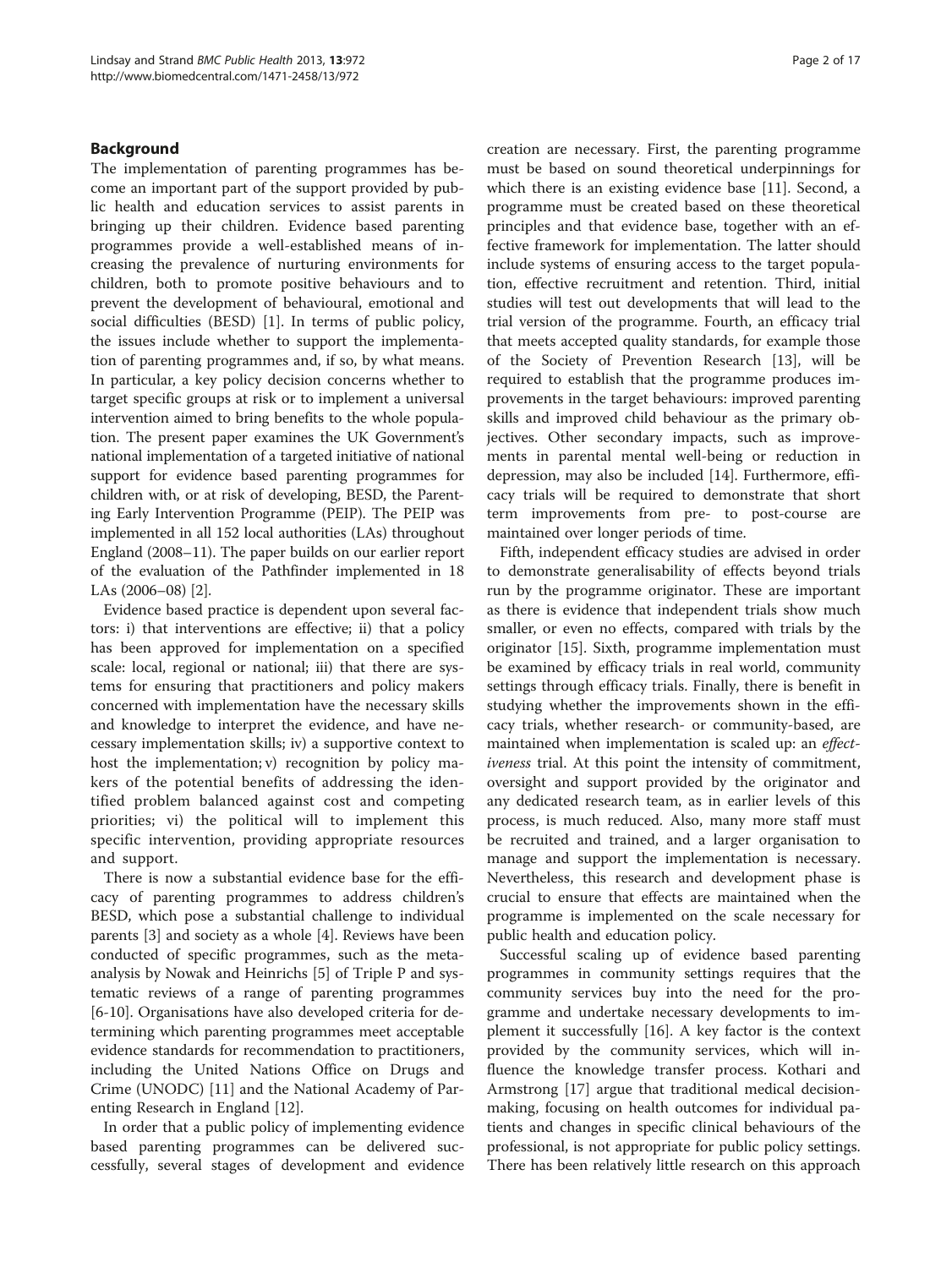in public policy settings and limited evidence of its success [\[18\]](#page-16-0). Kothari and Armstrong argue for the importance of collaboration within and across organisations.

One important strategy to enhance knowledge transfer of evidence-based programmes is the delivery of training of the parenting group facilitators by the programme staff, either by the programme developers or by staff trained by the programme team. Some established parenting programmes, as used in the present study, have developed rigorous training systems which they deliver to organisations wanting to use their programmes. In addition, the programmes are manualised to have standard course design, content and procedures. Teaching and learning materials are also provided, including DVDs to provide examples for discussion and to support teaching parents, and parent homework materials to support consolidation of learning.

Scaling up may be implemented in different ways. For example, local agencies may determine to implement a parenting programme, or a superordinate agency may take a policy decision which is then implemented at local level. Olds [[19](#page-16-0)] provides an example of the former. Following positive evidence of the Nurse-Family Partnership programme, Olds and colleagues set up the National Center for Children, Families and Communities, with the purpose of supporting the development with fidelity of implementation of the programme in new communities, with fidelity. Many evidence-based parenting programmes provide comparable approaches, limiting the implementation of the programme to those who have undergone specified training. In each case the programme organisations have put a high value on scientific integrity, with methods to optimise training (and hence determine which practitioners are able to implement the programme) and the fidelity of implementation. The PEIP was implemented following a policy driven decision at national level by the UK Government's Department for Children, Schools and Families (DCSF) for England, now the Department for Education (DfE), to fund parenting programmes in all English LAs and to use the programmes' personnel to implement training of group facilitators.

The DCSF developed its implementation of parenting programmes as part of a broader policy agenda seeking to address behavioural difficulties including delinquency in young people: The Respect Action Plan [\[20](#page-16-0)]. A three stage development took place, although this comprehensive sequential approach was not set out at the start. First, a review of the literature on parenting programmes was commissioned [\[9](#page-15-0)]. On the basis of this review the DCSF undertook an initial implementation of parenting programmes over 2 years in 18 of England's 152 LAs: the Parenting Early Intervention Pathfinder. Funding of £7.6 million was allocated for LAs' to develop an organisational infrastructure, to fund training of facilitators and to run parenting groups. Three parenting programmes were selected, on the basis of the review by Moran et al. [\[9](#page-15-0)]. Funding was provided for 18 LAs, six to implement each of the three programmes.

Our evaluation of the Pathfinder indicated that the three programmes had all been implemented effectively [[2\]](#page-15-0). We also provided evidence for the process factors that were important in supporting successful implementation [[21\]](#page-16-0). On the basis of this evidence, the UK government decided to increase the scale and fund all English higher tier LAs. The DCSF also decided to fund an evaluation of this national roll-out of evidence-based parenting programmes, in order to examine whether the effectiveness, demonstrated by the Pathfinder in 18 LAs, would be maintained when the delivery was scaled up to implement parenting programmes in all 152 LAs in England.

## Aims

The overall evaluation comprised a study of effectiveness of the parenting programmes and also a study of the process factors influencing the success of the implementation of the PEIP. This paper addresses the first purpose. The study reported here had four aims:

- 1. To evaluate whether the positive impacts of parenting programmes demonstrated in efficacy trials are replicated when the programmes are rolled out on a national scale.
- 2. To examine whether the positive benefits of the parenting programmes are sustained one year later.
- 3. To examine the relative effectiveness of the parenting programmes used in the national roll-out, in both the short term and one year later.
- 4. To examine the effects specifically for parents of children 8–13 years, and for their children.

## Methods

## Design

The Department for Children, Schools and Families (DCSF), later the Department for Education (DfE), allocated funding to all English LAs in three waves. The 18 LAs involved in the Pathfinder continued to receive funding (Wave 1). Wave 2 comprised 23 LAs whose funding began in 2008. The remaining 111 LAs started to receive their funding in 2009. In all cases funding continued until 31<sup>st</sup> March 2011. Sums allocated were determined by the DCSF and varied, for example, by size of LA population. Allocations in 2009–10 ranged from £25,000 to £260,000 per LA, with a total budget of £25.8 million.

The PEIP was set up with designated finance that was ring-fenced and could only be used to support the implementation of parenting programmes specified by the DfE.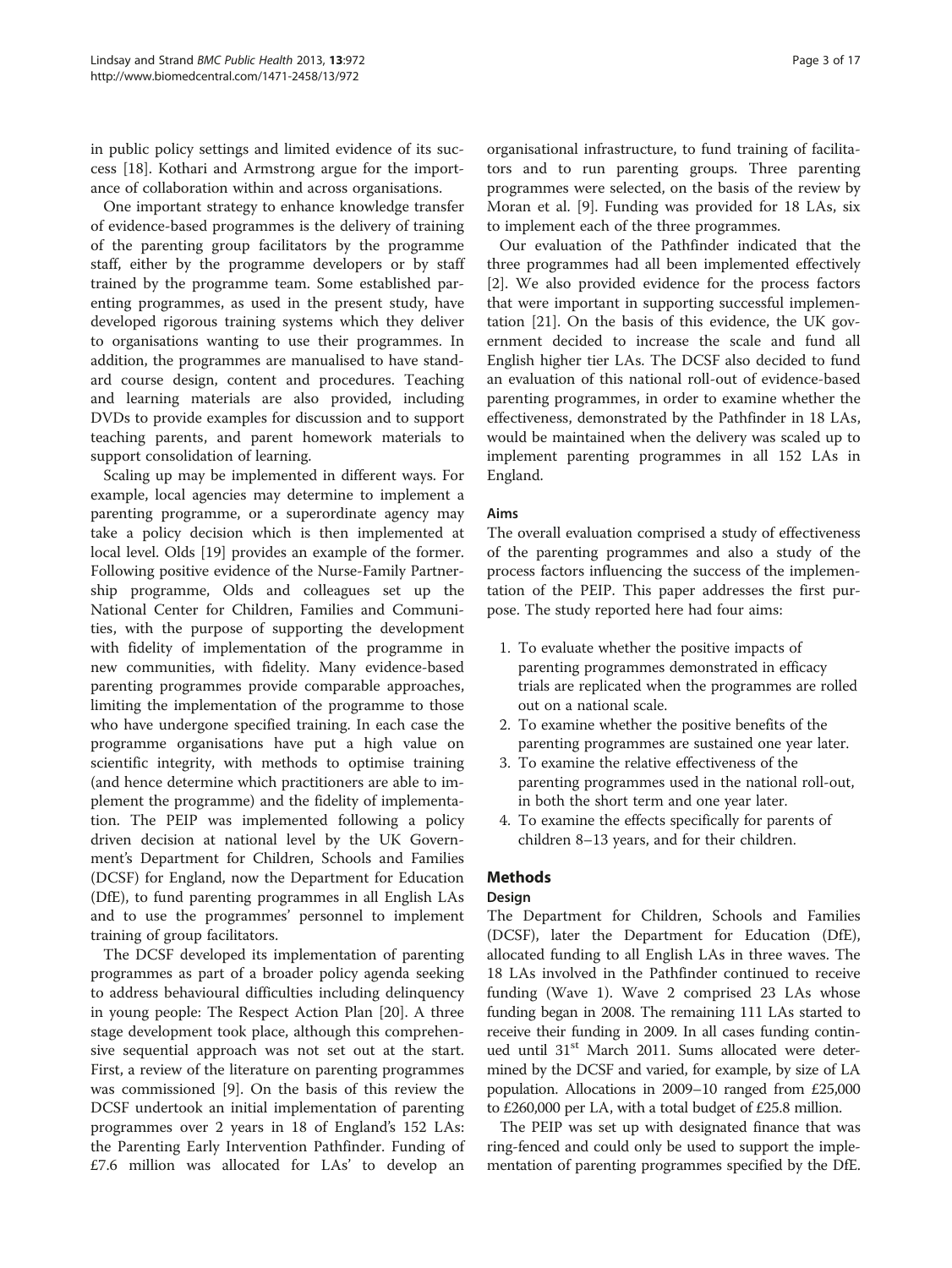These were accredited following reviews undertaken by the National Academy of Parenting Practitioners (NAPP). Initially, five programmes were accredited. These comprised the three implemented during the Pathfinder: Triple P [\[22](#page-16-0)], Incredible Years [\[23\]](#page-16-0) and Strengthening Families Strengthening Communities (SFSC) [[24](#page-16-0)] together with Families and Schools Together (FAST)[\[25\]](#page-16-0) and Strengthening Families 10–14 (SFP 10–14) [[26](#page-16-0)].

Each LA determined how to implement PEIP, including the infrastructure set up to manage and support the parenting courses they provided. Training of group facilitators was organised nationally by NAPP, with training places purchased from the accredited parenting programme provider, but each LA determined the selection of staff to be trained. As with the Pathfinder, the government required LAs to target parents of 8–13 year old children exhibiting or at risk of developing behavioural difficulties.

Local authorities had substantial autonomy as part of government policy and this was increased over the period of the PEIP. They were free to select any one or more of the five accredited parenting programmes to implement; this number later increased to eight following evaluation of further programmes by NAPP.

Initially, LAs were required to provide data to the DfE on the numbers of parents enrolled on PEIP-funded parenting courses. This policy was not maintained, however, as a consequence of which there are no official data on the numbers of parents across all LAs in England who received parenting programmes through PEIP.

#### The programmes

Five parenting programmes were used throughout Waves 2 and 3 of the PEIP, the focus of the present paper: the three originally used in Wave 1 (the Pathfinder): Triple P  $(n=3171$  parents, 51.6% of all parents in Waves 2 and 3); Strengthening Families Strengthening Communities (SFSC) ( $n = 868, 14.1\%$ ), and the Incredible Years ( $n = 782, 12.7\%$ ); together with two programmes introduced in Waves 2 and 3: Strengthening Families Programme 10–14 (SFP 10–14) ( $n = 969, 15.8\%$ of all parents in Waves 2 and 3) and Families and Schools Together (FAST),  $(n = 104, 1.7\%)$ . Together these five programmes accounted for 95.1% of all parents ( $n = 5894$  in Waves 2 and 3). Later in Wave 2, three other programmes were judged by NAPP to have met the criteria for inclusion: Parent Power ( $n = 104$ , 1.7% of all parents in Waves 2 and 3; STOP ( $n = 102, 1.7\%$ ), and Parents Plus,  $(n = 102, 1.7\%)$  [[12](#page-15-0)].

Evidence for the Pathfinder (Wave 1) programmes has been reviewed in Lindsay, Strand and Davis [\[2](#page-15-0)]. Triple P and Incredible Years have been judged by the United Nations Office on Drugs and Crime [\[11\]](#page-15-0) to be the parenting programmes with the best levels of scientific evidence, rated first and second respectively. FAST and SFP 10–14 are also rated in the UNODC list of the top 23 parenting programmes,  $11<sup>th</sup>$  and  $16<sup>th</sup>$  respectively. The other four programmes are not included in the UNODC list but were reviewed and approved by NAPP, see [\[12](#page-15-0)] for evidence.

All programmes are manualised with detailed training programmes for group facilitators and specification for supervision of facilitators after they begin to lead groups (see [\[2](#page-15-0)] for more details). Triple P (Level 4 was evaluated in the present study) comprised five two-hour face-to-face sessions and three on the telephone (11.5 h); SFSC comprised 12 three-hour group sessions (36 h); Incredible Years, 17 two-hour sessions (34 h); SFP 10–14, 7 twohour sessions (14 h) plus 4 optional booster sessions 6–12 months after the initial programme; and FAST comprised 8 two-and-a-half hour sessions (20 h), with recommended follow-up monthly booster sessions (2.5 to 4 h) led by parents who have completed this programme. The five main programmes therefore, differed in length and both SFP 10–14 and FAST included families, not just parents, and were always school-based, whereas the other programmes were held in a variety of community and health settings. All programmes ran weekly except for holiday periods. FAST may run for up to about 40 parents, arranged in family groups within the class whereas the other four programmes aimed for classes of about 10.

#### **Participants**

#### Local authorities

The data reported here are drawn from the Parenting Early Intervention Programme (PEIP: 2008–11); data from the Pathfinder are described by Lindsay et al. [\[2\]](#page-15-0) but included here for reference, as appropriate. A sample of 47 LAs was selected from the 152 English LAs. All 23 Wave 2 LAs were included, a sample of 24 Wave 3 LAs were selected to ensure that the total sample was representative of the range of LAs in England with respect to size, urban and rural, ethnicity, and levels of social disadvantage. Four LAs did not engage sufficiently with the study to provide data, resulting in a total sample of 43 LAs. These four LAs had difficulty in setting up and implementing the PEIP, in terms of creating an appropriate organisational infrastructure and, as a result, had problems implementing a programme of parenting classes.

#### Parents

The parents ( $N = 6143: 85.4\%$  female, 14.6% male) were recruited locally by a range of methods. Some LAs created new or developed existing services to organise parenting classes in collaboration with the parenting programme providers. Other LAs commissioned organisations, including those in the voluntary and community sector, to take on this role.

Table [1](#page-4-0) presents the demographic characteristics of parents and target children at the start of their parenting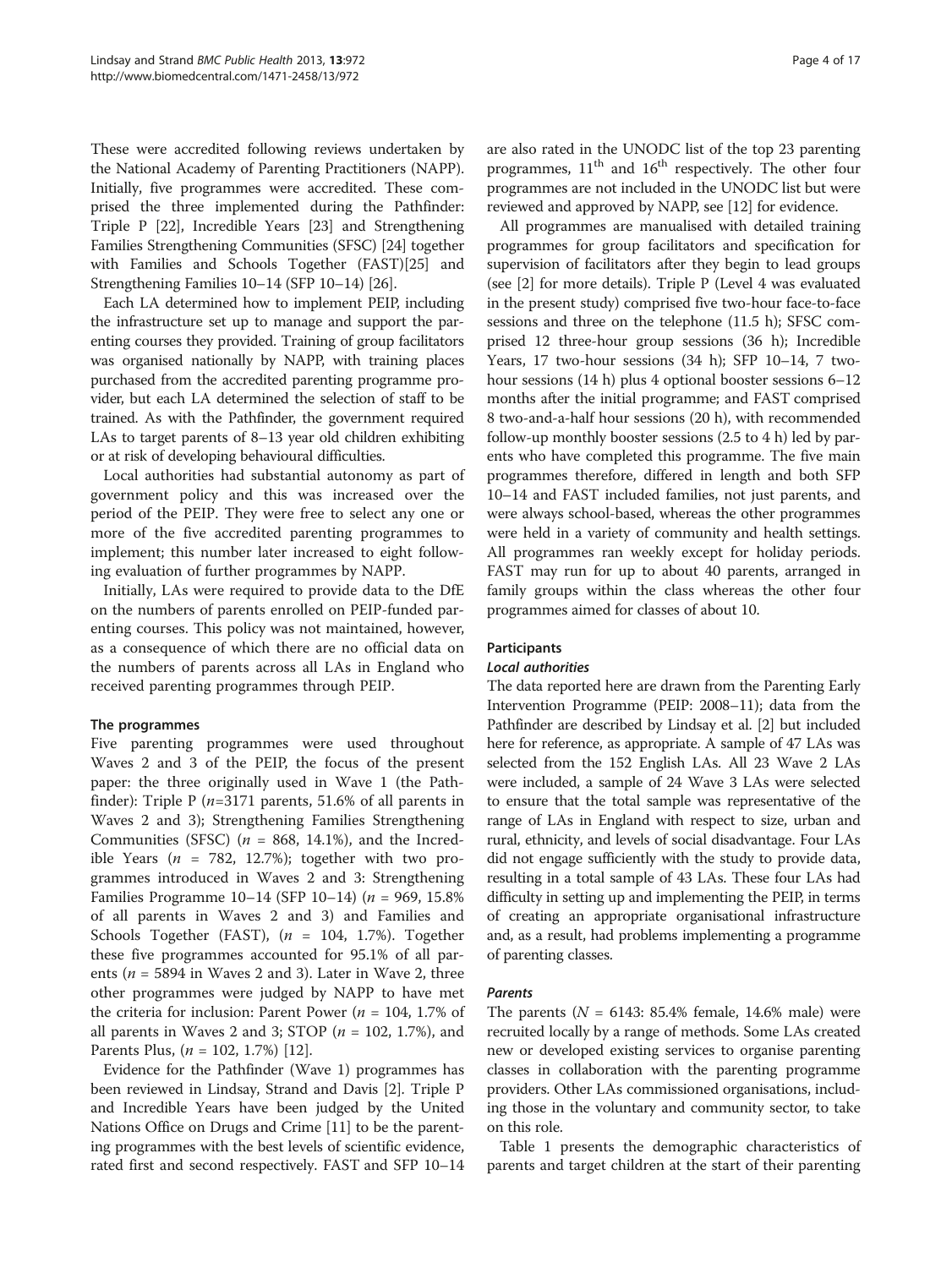<span id="page-4-0"></span>Table 1 Descriptive statistics for parent and child background measures for Waves 2 and 3

| Variable                | Value                                 | Ν            | %     |
|-------------------------|---------------------------------------|--------------|-------|
| Parent Gender           | Male                                  | 888          | 14.6  |
| $(n = 6095)$            | Female                                | 5207         | 85.4  |
| Relationship to child   | Biological parent                     | 5413         | 90.6  |
| $(n = 5977)$            | Step parent                           | 147          | 2.5   |
|                         | Parent's partner (living together)    | 141          | 2.4   |
|                         | Adoptive parent                       | 59           | 1.0   |
|                         | Foster parent                         | 36           | 0.6   |
|                         | Other                                 | 181          | 3.0   |
| Family structure        | Single parent                         | 2580         | 43.9  |
| $(n = 5879)$            | Living with partner or other<br>adult | 3299         | 56.1  |
| Parent ethnic group     | White British                         | 4840         | 80.7  |
| $(n = 5995)$            | White other group                     | 152          | 2.6   |
|                         | Mixed heritage                        | 161          | 2.7   |
|                         | Asian                                 | 498          | 8.3   |
|                         | Black                                 | 256          | 4.3   |
|                         | Any other ethnic group                | 88           | 1.5   |
| Parent's highest        | None                                  | 1327         | 23.5  |
| Oualification           | Fewer than 5 GCSEs                    | 1707         | 30.3  |
| $(n = 5636)$            | 5 or more GCSE at A* - C              | 546          | 9.7   |
|                         | A/AS level                            | 312          | 5.5   |
|                         | Higher education below degree         | 1106         | 19.6  |
|                         | Degree                                | 638          | 11.3  |
| Housing                 | Own property                          | 1873         | 32.1  |
| $(n = 5838)$            | Rented property                       | 3653         | 62.6  |
|                         | Other                                 | 312          | 5.3   |
| Parent health           | Family doctor                         | 3010         | 49.0  |
| $(n = 4253)$            | Psychiatrist                          | 525          | 8.5   |
|                         | Counsellor                            | 910          | 14.8  |
|                         | Social worker                         | 1312         | 21.4  |
|                         | Other professional                    | 1456         | 23.7  |
| Child gender            | Male                                  | 3539         | 61.3  |
| $(n = 5773)$            | Female                                | 2234         | 38.7  |
| Child age               | Mean (SD)                             | 8.6<br>years | (3.9) |
| Completed post-<br>test |                                       |              | 50.8% |
| Total sample            |                                       | 6143         |       |

Note. A\* is the highest grade at GCSE national examinations.

class for the total sample in Waves 2 and 3. The majority of parents (90.6%) were biological parents, predominantly White British (80.7%). There was a substantial minority of Asian heritage (8.3%), with similar proportions whose heritage was Pakistani (3.0%), Indian (2.2%) or Bangladeshi (2.2%). Most parents were socially disadvantaged: 53.8% had left school at the end of compulsory education in England (16 years) with fewer than five passes in the General Certificate of Secondary Education (30.3%) or no qualifications at all (23.5%). However, it is also of interest that a third had attended higher education: 11.3% had a university degree and a further 19.6% had higher education qualifications below a degree level, indicating the heterogeneity among the overall sample of parents attending the parenting classes.

A high proportion (43.9%) was living as single parents and 62.6% were living in rented accommodation. There was also a high level of engagement with health and social services (69.2%), most commonly with the family doctor (49.0%) but also a social worker (21.4%), counsellor (14.8%), psychologist (8.5%), or other professional (23.7%) which included psychologists, community workers, health visitors, teachers, family support workers, occupational therapists, police, and child behaviour support teams.

#### Children

Each parent was asked to select the child whose behavioural, emotional and social development gave them most concern to be the target child for the purpose of the study.

The majority of the target children were boys (61.3%) compared to 38.7% girls. The mean age was 8 years 6 months  $(SD = 3$  years 9 months). Only about half (53.8%) were in the target age for PEIP with 37.2% aged 7 years or less but only 9.1% aged 14 years or more.

Almost half (48.9%) of the children were eligible for a free school meal (FSM) compared to national average of 16% [[27](#page-16-0)], further demonstrating the high proportion of socioeconomically disadvantaged families in the sample. Furthermore, a large proportion of the children had a statement of special educational needs (11.5% compared with 2.7% nationally [\[28\]](#page-16-0) and almost a third (31.7%) were receiving additional educational support, including: one-to-one additional support at school, anger management, booster classes, counselling, home tutoring, and focussed educational support for dyslexia and other learning difficulties. Additional support was provided by teaching assistants, learning mentors and nurture classes or groups.

#### Waves 2 and 3 compared with Wave 1

Comparison of the present Waves 2 and 3 sample with the Wave 1 (Pathfinder) sample indicates that the demographic profile was very similar for both parents and target children on the measures that were common in both studies (Table [2\)](#page-5-0). The relative proportions for female participants (Wave 1, 86.7%; Waves 2 and 3, 85.4%) and relationship with the child (e.g. 91.2% vs 90.6% biological parent) and the proportion of boys (Wave 1: 62.3%; Waves 2 and 3: 61.3%) were highly similar. The measure of educational experience was changed for the present study so data are not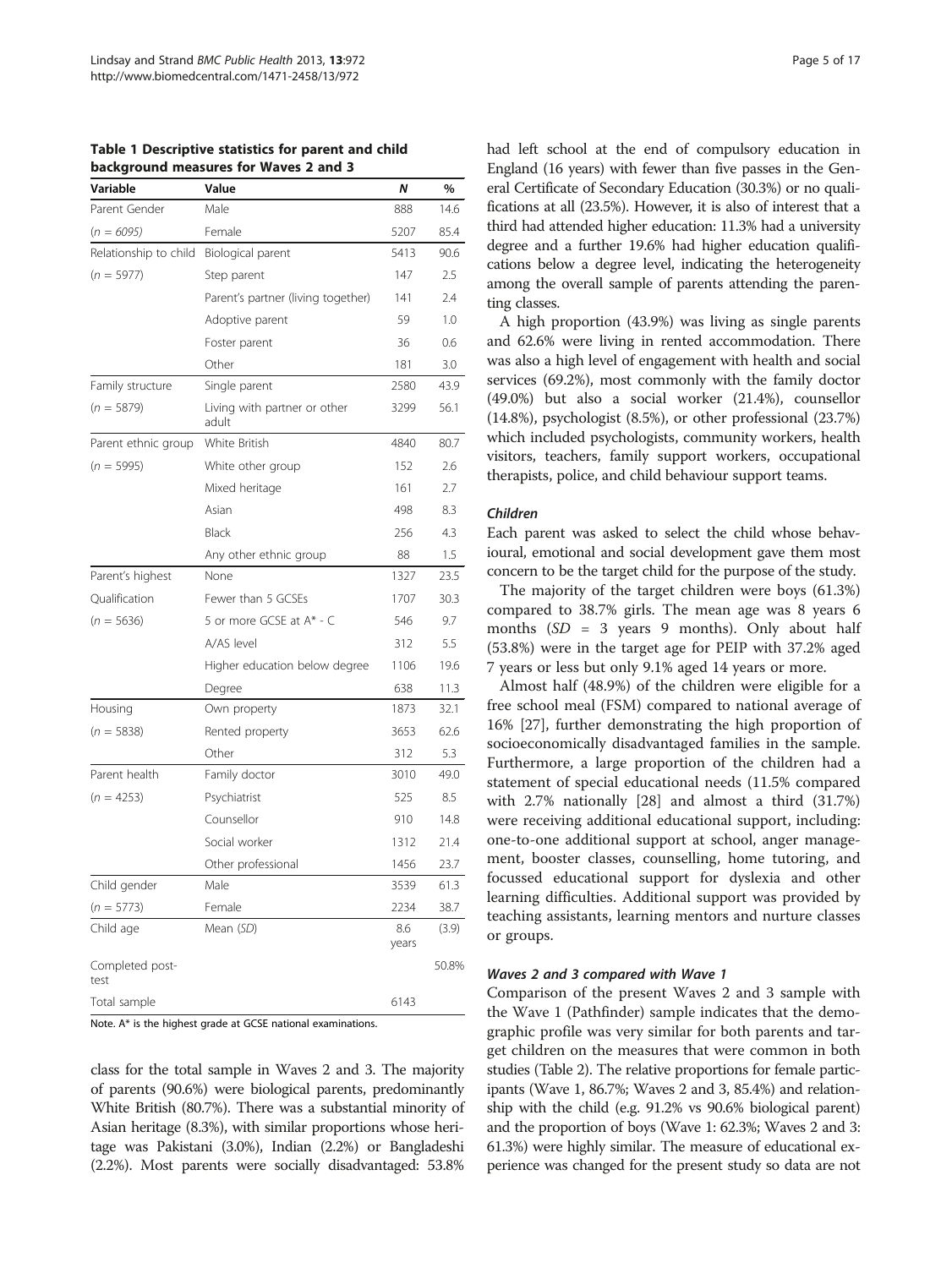|                                   |                                     |      | Wave 1 | Waves 2 and 3 |       |  |
|-----------------------------------|-------------------------------------|------|--------|---------------|-------|--|
| Variable                          | Value                               | N    | $\%$   | Ν             | %     |  |
| <b>Parent Gender</b>              | Male                                | 291  | 13.3   | 888           | 14.6  |  |
|                                   | Female                              | 1903 | 86.7   | 5207          | 85.4  |  |
| Relationship to child             | Biological parent                   | 1916 | 91.2   | 5413          | 90.6  |  |
|                                   | Step parent                         | 54   | 2.6    | 147           | 2.5   |  |
|                                   | Parent's partner                    | 39   | 1.9    | 141           | 2.4   |  |
|                                   | Adoptive parent                     | 12   | 0.6    | 59            | 1.0   |  |
|                                   | Foster parent                       | 30   | 1.4    | 36            | 0.6   |  |
|                                   | Other                               | 51   | 2.4    | 181           | 3.0   |  |
| Parent ethnic group               | White British                       | 1471 | 76.1   | 4840          | 80.7  |  |
|                                   | White other group                   | 72   | 3.7    | 117           | 2.6   |  |
|                                   | Mixed heritage                      | 50   | 2.6    | 161           | 2.7   |  |
|                                   | Asian                               | 229  | 11.9   | 491           | 8.2   |  |
|                                   | <b>Black</b>                        | 69   | 3.6    | 256           | 43    |  |
|                                   | Any other ethnic group              | 41   | 2.1    | 95            | 1.6   |  |
| Parent highest level of education | Left school at 16 or earlier        | 941  | 48.9   |               |       |  |
|                                   | Left school at 17 or 18             | 220  | 11.0   |               |       |  |
|                                   | FE college/apprenticeship           | 580  | 28.9   |               |       |  |
|                                   | Attended university                 | 267  | 13.3   |               |       |  |
| Parent highest qualification      | None                                |      |        | 1327          | 23.5  |  |
|                                   | Fewer than 5 GCSEs                  |      |        | 1707          | 30.3  |  |
|                                   | 5 or more GCSEs at A*-C             |      |        | 546           | 9.7   |  |
|                                   | A/AS level                          |      |        | 312           | 5.5   |  |
|                                   | Higher education below degree level |      |        | 1106          | 19.6  |  |
|                                   | Degree                              |      |        | 638           | 11.3  |  |
| <b>Parent health</b>              | Family doctor                       | 1107 | 59.0   | 3010          | 49.0  |  |
|                                   | Social worker                       | 373  | 19.9   | 1312          | 21.4  |  |
|                                   | Counsellor                          | 321  | 17.1   | 910           | 14.8  |  |
|                                   | Psychiatrist                        | 146  | 7.8    | 525           | 8.5   |  |
|                                   | Other professional                  | 432  | 23.1   | 1456          | 23.7  |  |
|                                   | At least one of the above           | 1469 | 66.6   | 4253          | 69.2  |  |
| Child gender                      | Male                                | 1247 | 62.3   | 3539          | 61.3  |  |
|                                   | Female                              | 755  | 37.7   | 2234          | 38.7  |  |
| Child age                         | Mean (SD)                           | 9.3  | (3.2)  | 8.6           | (3.9) |  |
| Completed post-test               |                                     |      | 50.8%  |               | 54.0% |  |
| <b>Total sample</b>               |                                     | 2207 |        | 6143          |       |  |

#### <span id="page-5-0"></span>Table 2 Descriptive statistics for parental and child background measures for Wave 1 compared with Waves 2 and 3

A\* is the highest grade at GCSE national examinations.

directly comparable; however in each case about half of the parents had either left school by the age of 16 years or earlier (Wave 1: 48.9%) or had passed fewer than 5 GCSEs at grades A\* - C (Waves 2 and 3: 53.8%). The percentage of parents who had sought help from a professional over the previous 6 months was similar in Wave 1 (66.6%) and Waves 2 and 3 (64.2%). There was a small difference with ethnicity, with 80.7% White British parents in Wave 2/3 (close to the national average from the 2011 census of 80.5%) versus a slight under-representation of White British parents (76.1%) in Wave 1. The only difference of real note was that the mean age of the children for Waves 2 and 3 was slightly lower (8.6 years) compared with 9.3 years in Wave 1.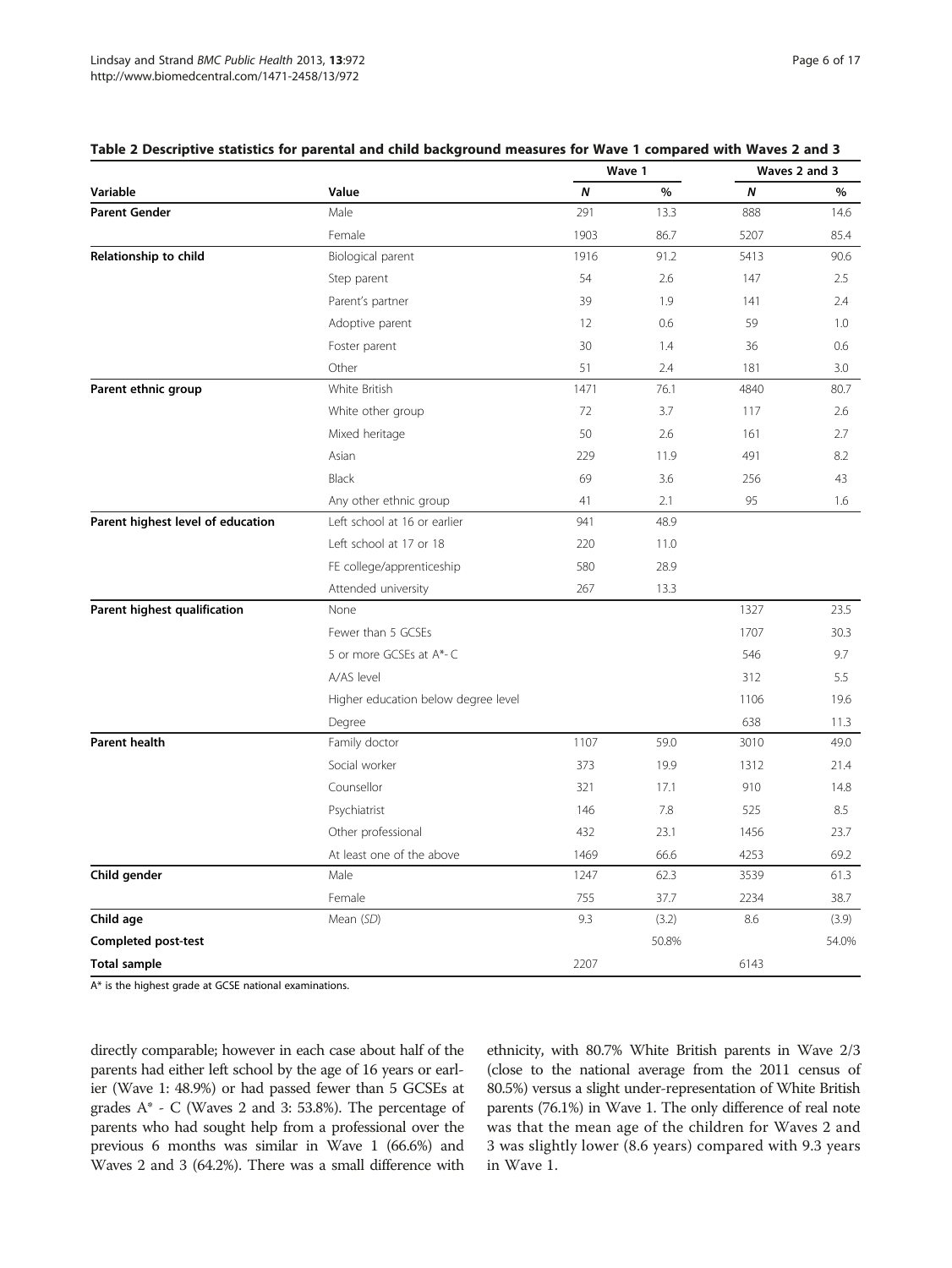#### Intervention

Each programme was manualised and the facilitators leading the classes were trained in the administration of that specific programme by the parenting programme providers themselves. In some cases, LAs trained facilitators in more than one programme in order to provide a range of parenting programmes for parents to access. Twenty LAs implemented a single programme, 11 ran two programmes, 10 ran three programmes, and two ran four or more. Where an LA ran multiple programmes it was usual for one to predominate. Also, some LAs had trained some facilitators prior to PEIP. The DfE did not require LAs to record the numbers of facilitators trained, but as part of the current study we surveyed facilitators running the classes, a total of 1277 (89.4% female, 10.6% male) in the 43 LAs. The largest percentage (37.1%) was aged 40–49 years, although there were also 24.3% aged 30–39 and 21.7% aged 50–59. Facilitators had a range of professional backgrounds including education, nursery qualification, social work, health and community or therapy.

The LA senior staff managing the PEIP, or their counterparts where implementation was carried out by another organisation commissioned for this purpose, provided support, supervision and follow up checks on the fidelity of programme implementation. This was supplemented by the usual follow up by programme staff, to optimise fidelity of implementation and the development of facilitators' skills. The parenting programmes were delivered in a range of community settings, representative of the locations usually used for these programmes, including schools, health settings, community centres, and voluntary bodies' premises.

The parenting classes were implemented according to the approach of each programme. This was generally delivered to groups of about 10 parents, except for the FAST programme which is designed to engage larger numbers of parents attending each course. The facilitators ran the courses in accord with that programme's manual. This included watching DVDs to stimulate discussion of particular teaching points. Role play and discussion sessions were also used. The FAST programme also comprised additional approaches including parents making a meal for others in their group within the larger class. Personal support materials were provided and homework was also carried out.

#### Outcome measures

The measures used were generally identical to those used in Wave 1 (Pathfinder): the Parenting Scale-Adolescent [[29](#page-16-0)], the Warwick-Edinburgh Mental Well-being Scale [[30](#page-16-0)] and the Strengths and Difficulties Questionnaire (SDQ) [\[31\]](#page-16-0). The only difference was the reduction in number of measures of parenting from four to two: by omitting the Being a Parent scale [\[32\]](#page-16-0) which measures Satisfaction with being a parent and Parenting Efficacy, in order to reduce the demands on parents. All measures had originally been selected to measure domains where improvements might be expected following parents' attendance at any of the parenting programmes accredited for the PEIP.

#### Parenting style

The Parenting Scale – Adolescent [[29\]](#page-16-0) is a shortened form of a 30 item scale of the same name [[33](#page-16-0)] comprising 13 items, each scored on a 7 point scale. It comprises two subscales each of six items, Laxness and Over-reactivity (each with a range of  $6 - 42$ ), together with a single item, Monitoring, which are aggregated to produce a Total Score (range 13–91). Both scales had good reliability (internal consistency) with Cronbach's alpha .78 for Laxness and .74 for Over-reactivity. High scores indicate less effective parenting styles.

#### Parent mental well-being

Parent mental well–being is a protective factor for child outcomes. The Warwick-Edinburgh Mental Well-Being Scale (WEMWBS) [[30](#page-16-0)] provides a measure of mental well-being as parents started their group and again on completion. It comprises 14 items scored from 1 (none of the time) to 5 (all of the time). High scores represent greater mental well-being. Reliability (internal consistency) was high (Cronbach's alpha .93). The national median score is 51 (Inter-quartile range 45–56).

#### Child behaviour

Parents rated the behaviour of their target child on the Strengths and Difficulties Questionnaire (SDQ) [\[31](#page-16-0)]. The SDQ comprises four scales representing different problem domains: Emotional Symptoms, Conduct Problems, Hyperactivity, and Peer Problems. These four scales are summed to produce a Total Difficulties scale. In addition, a Prosocial scale measures positive behaviours and an Impact scale measures the extent of the impact of the child's behavioural difficulties on the family, school and wider community. Each scale comprises five items scored on a 3 point scale  $(0 = not true, 1 = some$ what true,  $2$  = certainly true, range  $0 - 10$ ). Total Difficulties range is  $0 - 40$  with high scores representing greater difficulties; for the Prosocial scale low scores represent greater difficulties.

The SDQ has been used extensively and has very good evidence of its factor structure, reliability and validity [[34\]](#page-16-0). British norms are available for children 5 – 15 years [[35\]](#page-16-0). Reliability was satisfactory in the present study: internal consistency (Cronbach's alpha) was .70 or greater for all scales except peer problems (.62); Total Difficulties was .83.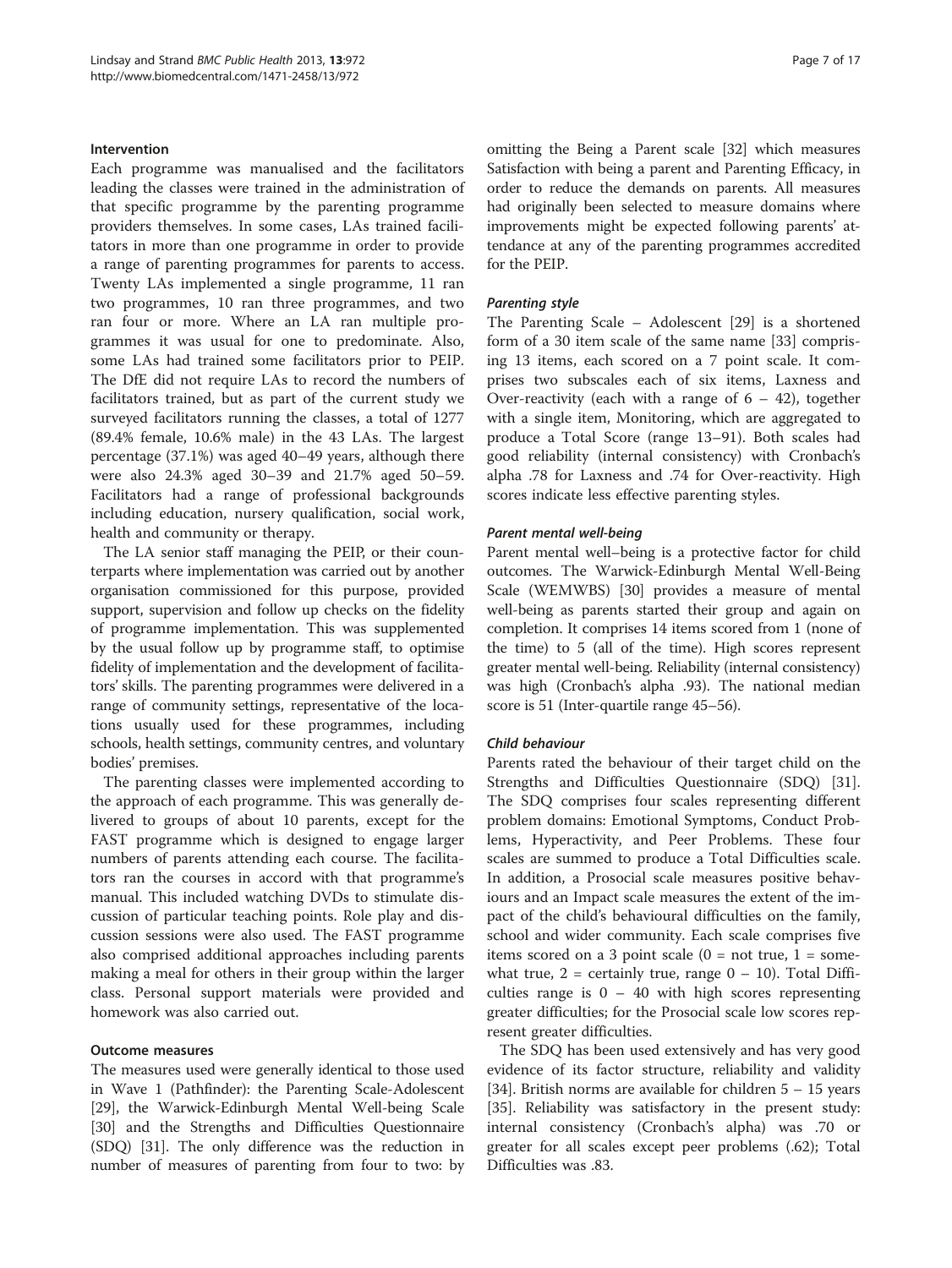#### **Procedure**

Parents completed the questionnaires which were then returned to the research team for analysis, during or just prior to the first session (pre- course) and again during the last session of their parenting programme (postcourse). One year after completing their programme, parents that had completed the post-course questionnaire  $(N = 3325)$  were sent the same three questionnaires by post, together with a reply paid envelope in order to examine the persistence of any improvements made between the pre- and post- test measures. If no response was received from a parent within a month, a second, reminder letter was sent.

#### Ethical approval

Ethical approval was given by the University of Warwick Humanities and Social Sciences Research Ethics Committee (Ref: Eth App 45/07-08). Parents were provided with information about the study and gave informed consent for their involvement. They were informed that all data would be anonymised and that they were free to withdraw at any time and have their data removed.

#### Analysis

Of the 6143 parents who completed pre-course booklets, 3325 (53.5%) returned post course booklets. Results were very similar across the programmes: 52.2% Triple P, 56.8% Incredible Years, 54.1% SFSC, and 58.3% for SFP 10–14. Facilitators were asked to report on the reason for parent non-completion of post- course booklets. For 16% of parents the facilitator provided a reason for noncompletion by the parent, which included (a) the parent did not complete the course or only completed a limited number of sessions (12%); (b) the parent completed the course but declined to complete the booklets (1%) or (c) the parent did not complete the booklet for some other reason (2%) (e.g. transferred to another group, moved away from the area, parent ill health, sick child, or gained employment). For a large proportion of parents (32%) there was no facilitator's report from the group, so reasons for non-completion are not known. However this reflects issues of administrative error and nonresponse at the group rather than individual level, since of the 860 PEIP groups that were run there were 181 groups where no post-course booklets at all and no facilitator form was returned. This suggests a substantial proportion of the non-response is due to administrative issues at the group level rather than parent drop-out.

A key issue revolves around whether those who responded to the post-course questionnaire differ systematically from those who did not respond. There were some differences between post-course non-responders and responders in demographic characteristics. Those who did not respond at post-course were more likely to be socio-economically disadvantaged than responders: specifically they were more likely to have no educational qualifications (28% vs. 20%,  $p < .001$ ); less likely to own their own property (28% vs. 35%,  $p < .001$ ), more likely to have a child entitled to a free school meal (FSM 52% vs. 47%,  $p < .001$ ), and more likely to be from single parent families (47% vs. 42%,  $p < .001$ ). There were no significant differences in terms of parent gender or ethnicity; or in terms of child age, gender or SEN. However it is differences in pre-course scores that are most salient to the comparison. The pre-course scores for those who did not respond at post-course ('pre-course only') were compared with those who did respond ('pre & post course'). There were only two significant differences ( $p < 01$ ) indicating those who did not respond at post-course were more likely to have lower mental well-being and higher parenting laxness scores at the start of the course than those who did respond. However given the sample size of over 6,000, statistical significance is a poor guide since small or even trivial differences are likely to be statistically significant. Evaluation of effect size indicates difference between responders vs. non-responders were minimal; for example even the largest difference, that for mental well-being score, was less than one score point on a measure with a SD of over 10 points. In sum there is little evidence that nonresponders at post-course differed substantially from those that did respond in terms of pre-course scores.

Consequently the analysis focuses on parents with complete data, calculating change scores (post-test score minus pre-course score) for all scales to give measures of improvement. When making comparisons between programmes ANOVA was employed to control for differences between programmes in demographic variables. This method is preferable to an Intention to Treat (ITT) analysis when there is a substantial loss of participants with post-test scores (for a discussion of the rationale for ANOVA rather than ANCOVA: see Lindsay et al., 2011, p6) [[2\]](#page-15-0). Furthermore, as the percentages of parents with both pre- and post-test scores were so similar across programmes, there is no reason to expect that an ITT analysis would change the estimates of relative programme effects: an ITT analysis would downgrade the effect scores to a similar extent owing to the loss of participants.

#### Results

## Outcomes in Waves 2 and 3 Parents

In this section we begin by reporting the results for the total sample of parents in Waves 2 and 3. Second, we compare the results for the Waves 2 and 3 sample with Wave 1 (Pathfinder, see Lindsay et al. [[2](#page-15-0)]). Third, we present the results of a one year follow up of Waves 2 and 3 parents. Fourth, we compare the results from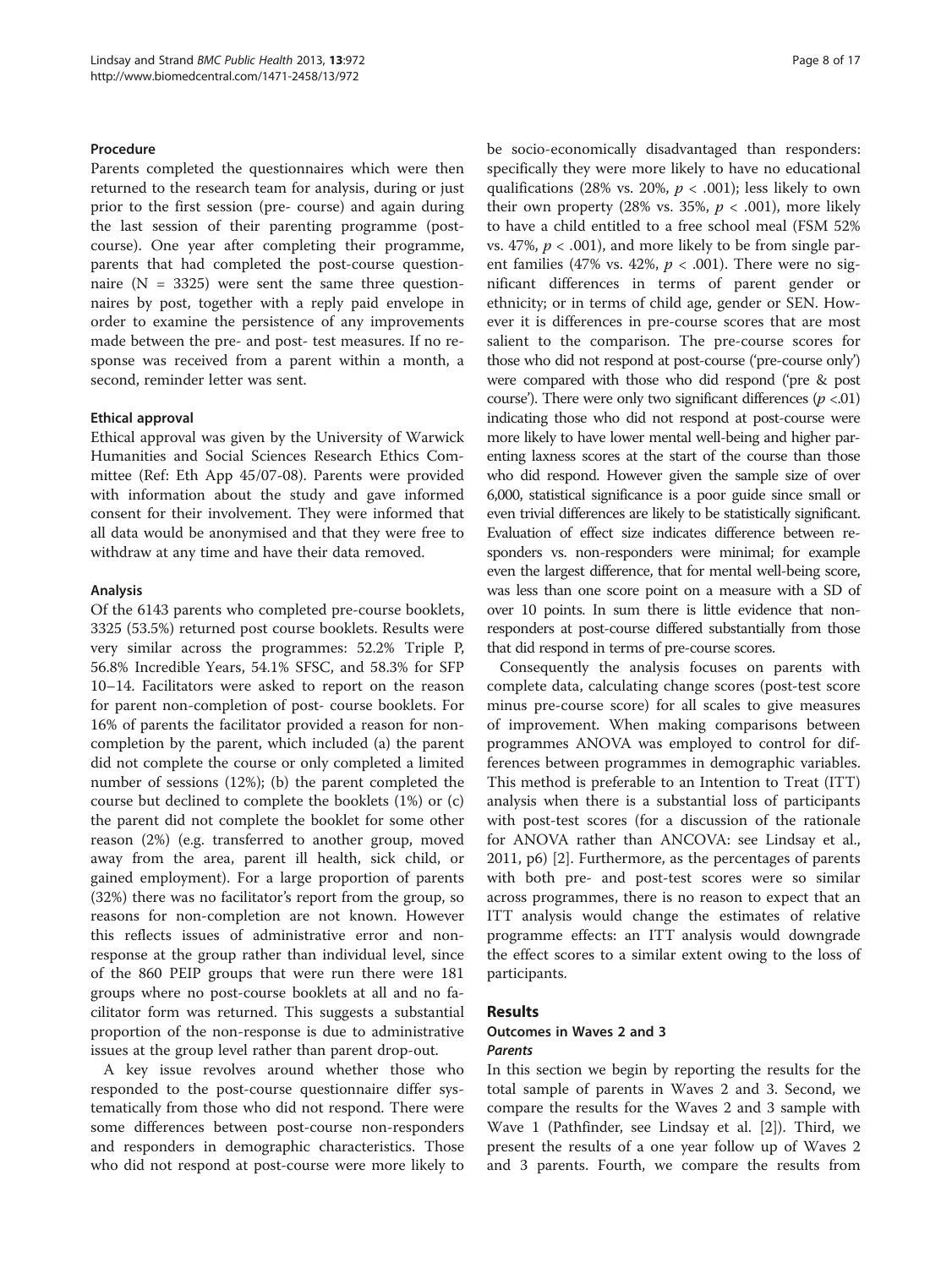different programmes used in Waves 2 and 3. Finally, we present the results for children aged 8-13 years.

There were substantial improvements on all parent measures:  $p < .001$  in all cases (Table 3). When they started their programme, parents' mental well-being was low. Approximately 75% of PEIP parents scored below the national median: PEIP median 43 (inter-quartile range 36 to 51), national median 51 (inter-quartile range 45 – 56).

Table 3 presents the mean and standard deviation of each measure and the effect size (Cohen's d) or pre-post comparison, where 0.2 is a small effect, 0.5 a medium effect and 0.8 a large effect. There was a substantial improvement in mental well-being; pre-course  $M = 43.5$  $(SD = 10.8)$ , post-course  $M = 51.6$   $(SD = 9.5)$ ,  $d = 0.79$ . There were substantial reductions in all measures of parenting style: Laxness  $d = -0.72$ ; Over-reactivity,  $d = -0.85$ ; and Total Score,  $d = -0.91$ . These improvements indicate medium to large effects and suggest that after attending a parenting programme parents were less likely to give in inappropriately to their child or overreact when their child displayed behaviour difficulties.

## Child behaviour

At the start of their programme a high proportion of parents rated their child's behaviour in the clinical range on the SDQ, compared with the norm of about 10 per cent on each measure: Conduct Problems, 62.2%; Total Difficulties, 56.7%; and Impact, 61.2%. Overall, there were consistent, statistically highly significant ( $p < .001$ ) improvements as indicated by reduction in mean scores, except for the Prosocial scale which has a reverse scoring: increase in score indicates improvement. The overall level of improvement, as indicated by the effect sizes, was lower than for the parent measures. Close examination indicates that the largest improvements were in Conduct Problems  $(d = -0.45)$ , Total Difficulties ( $d = -0.45$ ) and Impact ( $d = -0.52$ ) – see Table [4.](#page-9-0) By contrast, improvements in the Peer Problems

The SDQ also has norms to categorise children's scores according to a 3 category system: 10% abnormal, 10% borderline and 80% normal [[32](#page-16-0)]. The percentage of children rated by their parents as having clinically significant ('abnormal') difficulties reduced by a third: Conduct Problems decreased from 61% to 41%, Total Difficulties from 57% to 38% and Impact decreased even more, from 62% to 36%.

## Comparison of Waves 2 and 3 with Wave 1 (Pathfinder)

As indicated in Table [1](#page-4-0), the demographic profiles were very similar for Wave 1 compared with Waves 2 and 3. The outcomes for Waves 2 and 3 from 43 LAs were also very similar to those of the Wave 1 LAs, for both parents' and children's scores on all measures, with respect to means (SDs) and effect sizes. For example, mean parent Mental Well-Being improved from 43.5 to 50.6 Wave 1 compared with an improvement from 43.5 to 51.6 for Waves 2 and 3; effect sizes were also similar: 0.71 and 0.79 respectively (Table 3). Mean Parenting Scale scores decreased (indicating less laxness and over-reactivity) from 47.4 to 37.1 (Laxness) and from 46.6 to 35.7 for Over-reactivity with effect sizes −0.91 in each case.

The effect sizes of improvements in parents' ratings of their children's behaviour were at a lower level for Waves 2 and 3: Conduct Problems: -0.55 Wave 1, -0.45 Waves 2 and 3; and for Total Difficulties: -0.57 Wave 1, -0.45 Waves 2 and 3 (Table [4](#page-9-0)). However, Impact showed the opposite trend: Wave 1 effect size −0.48, Waves 2 and 3 effect size −0.52.

#### One year follow up

 $(11.1)$   $(11.6)$   $(12.1)$   $(11.9)$ 

The response rate to the one year follow up was 1260 (37.9%) of the 3325 parents who were in the sample, comprising 1035 (30.5%) parents that completed booklets of questionnaires and 225 (6.6%) where the booklet

|                           |      |                          | Wave 1                   | Waves 2 and 3 |      |                          |                          |               |  |  |
|---------------------------|------|--------------------------|--------------------------|---------------|------|--------------------------|--------------------------|---------------|--|--|
|                           | N    | Precourse                | Postcourse               | <b>Effect</b> | N    | Precourse                | Postcourse               | <b>Effect</b> |  |  |
|                           |      | ( <sup>a</sup> Mean, SD) | ( <sup>a</sup> Mean, SD) | size          |      | ( <sup>a</sup> Mean, SD) | ( <sup>a</sup> Mean, SD) | size          |  |  |
| Mental well-being         | 1071 | 43.5                     | 50.6                     | 0.71          | 3160 | 43.5                     | 51.6                     | 0.79          |  |  |
|                           |      | (10.4)                   | (9.8)                    |               |      | (10.8)                   | (9.5)                    |               |  |  |
| Parenting laxness         | 1040 | 22.0                     | 17.4                     | $-0.71$       | 3125 | 21.3                     | 16.5                     | $-0.72$       |  |  |
|                           |      | (6.6)                    | (6.3)                    |               |      | (7.2)                    | (6.5)                    |               |  |  |
| Parenting over-reactivity | 1032 | 22.5                     | 17.4                     | $-0.83$       | 3140 | 22.5                     | 16.9                     | $-0.85$       |  |  |
|                           |      | (6.4)                    | (6.2)                    |               |      | (6.9)                    | (6.4)                    |               |  |  |
| Parenting total score     | 1030 | 47.4                     | 37.1                     | $-0.91$       | 3093 | 46.6                     | 35.7                     | $-0.91$       |  |  |

Table 3 Parenting behaviours: Pre- and post-course means (SDs) and effect sizes of improvements for Wave 1 and for Waves 2 and 3 combined

Note. Effect sizes are Cohen's  $d$ .<br><sup>a</sup> The median is reported for mental well-being.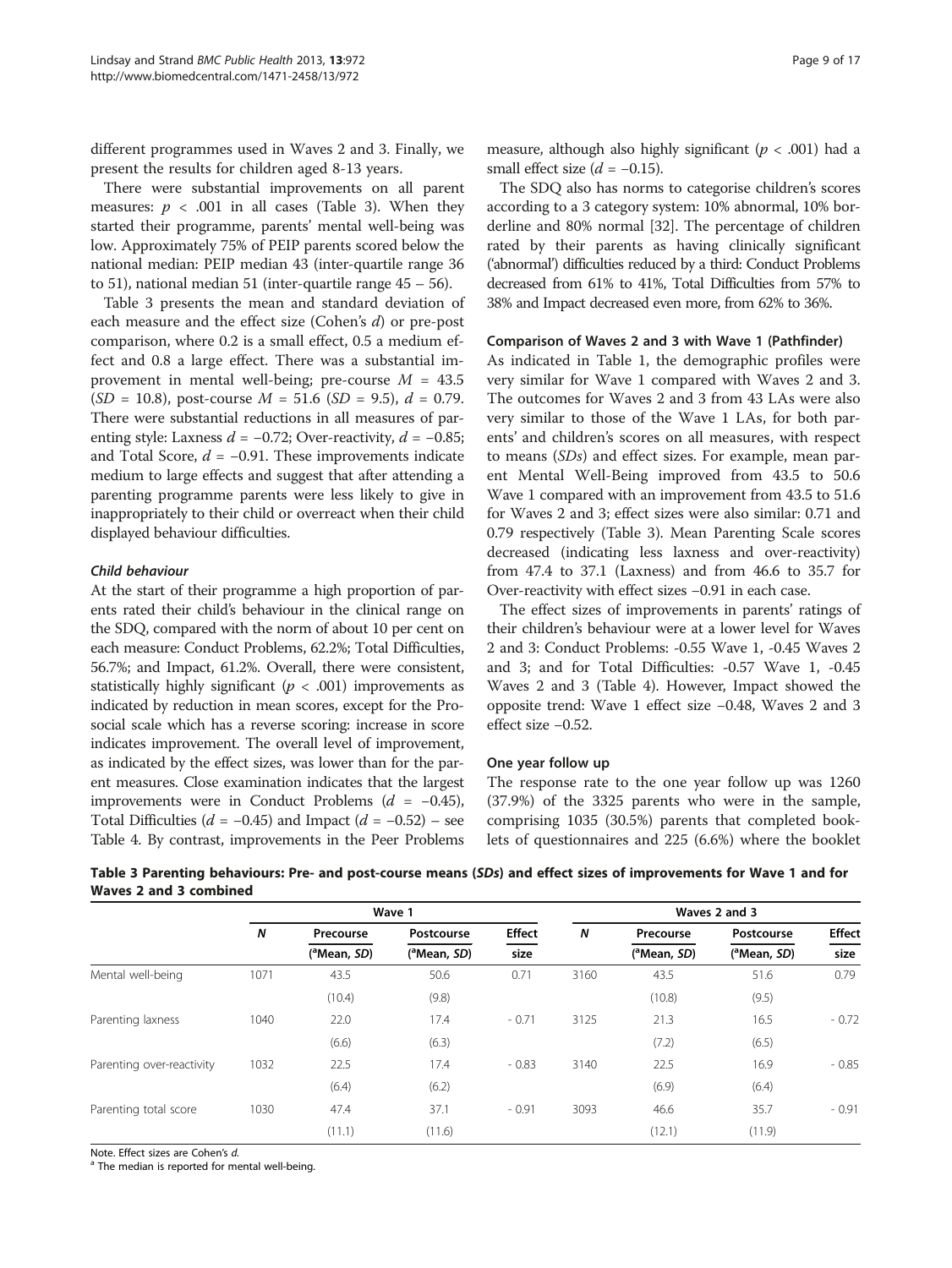|                    |      |            | Wave 1     | Waves 2 and 3 |                  |            |            |               |  |  |  |
|--------------------|------|------------|------------|---------------|------------------|------------|------------|---------------|--|--|--|
|                    | N    | Precourse  | Postcourse | <b>Effect</b> | $\boldsymbol{N}$ | Precourse  | Postcourse | <b>Effect</b> |  |  |  |
|                    |      | (Mean, SD) | (Mean, SD) | size          |                  | (Mean, SD) | (Mean, SD) | size          |  |  |  |
| Emotional symptoms | 1067 | 3.8        | 2.8        | $-0.42$       | 3154             | 3.8        | 2.9        | $-0.37$       |  |  |  |
|                    |      | (2.5)      | (2.3)      |               |                  | (2.6)      | (2.5)      |               |  |  |  |
| Conduct problems   | 1071 | 4.3        | 3.1        | $-0.55$       | 3144             | 4.4        | 3.4        | $-0.45$       |  |  |  |
|                    |      | (2.4)      | (2.2)      |               |                  | (2.5)      | (2.3)      |               |  |  |  |
| Hyperactivity      | 1053 | 6.2        | 5.0        | $-0.43$       | 3138             | 6.2        | 5.3        | $-0.34$       |  |  |  |
|                    |      | (2.7)      | (2.6)      |               |                  | (2.7)      | (2.7)      |               |  |  |  |
| Peer problems      | 1064 | 3.3        | 2.8        | $-0.24$       | 3131             | 3.3        | 3.0        | $-0.15$       |  |  |  |
|                    |      | (2.2)      | (2.1)      |               |                  | (2.3)      | (2.2)      |               |  |  |  |
| Prosocial          | 1068 | 6.4        | 7.0        | $-0.26$       | 3165             | 6.4        | 6.9        | 0.22          |  |  |  |
|                    |      | (2.3)      | (2.1)      |               |                  | (2.3)      | (2.2)      |               |  |  |  |
| Total difficulties | 1038 | 17.5       | 13.5       | $-0.57$       | 3028             | 17.8       | 14.5       | $-0.45$       |  |  |  |
|                    |      | (6.9)      | (7.0)      |               |                  | (7.2)      | (7.4)      |               |  |  |  |
| Impact             | 1031 | 2.9        | 1.7        | $-0.48$       | 3046             | 3.0        | 1.7        | $-0.52$       |  |  |  |
|                    |      | (2.7)      | (2.4)      |               |                  | (2.8)      | (2.4)      |               |  |  |  |

<span id="page-9-0"></span>Table 4 Child's behaviours: Pre- and post-course means (SDs) and effect sizes for Wave 1 and for Waves 2 and 3 combined

Note. Effect sizes are Cohen's d.

was returned but indicating that the addressee had moved away. High mobility was an important factor for PEIP parents, with two thirds living in rented accommodation compared to about a quarter nationally (see Table [1\)](#page-4-0). The parents for whom we received valid data were drawn from all 43 LAs and comprised parents that had attended one of the four main PEIP programmes: Triple P  $n = 473$  (45.7%); Incredible Years  $n = 146$ (14.1%); SFSC  $n = 169$  (16.3%); and SFP 10–14,  $n = 176$ (17.0%). In addition, 71 parents (6.9%) had attended one of the other four programmes.

A series of one-way repeated measures ANOVAs was conducted to examine the effect of occasion: pre-course, post-course and one year follow-up, based on cases with valid scores at all three time points. Pairwise comparisons with Bonferroni correction were conducted as post hoc tests. Means (SDs) are presented in Table 5.

#### Parent outcomes

Mental well-being There was a highly significant effect of occasion:  $F(2, 1844) = 295.4$ ,  $p < .001$ , partial eta squared = .24). Pairwise comparisons of means with Bonferroni correction indicated that parent mental well-being at post-course was significantly higher than at the pre-course ( $p < .001$ ). The mean score at the one year follow-up fell back relative to the immediate post-course score (by 2.7 points) but remained significantly higher than at pre-course (by 5.2 points,  $p < .001$ ) (see Figure [1a](#page-10-0)).

Parenting behaviours: laxness and over-reactivity There was also a highly significant effect for both parenting measures: Laxness,  $F(2, 1826) = 270.5$ ,  $p < .001$ , partial eta squared = .30; Over-reactivity,  $F(2, 1822)$  = 367.3,  $p < .001$ , partial eta squared = .29. The Parenting total score followed this pattern but with a greater effect size:  $F(2, 1800) = 448.1, p < .001$ , partial eta squared = .33. Pairwise comparisons of means with Bonferroni correction indicated significant reductions in the negative parenting behaviours of laxness and over-reactivity at immediate post-course  $(p \lt 0.001)$ . Scores increased

Table 5 Parenting and child measures (M, SD) at pre-course, post-course and one year follow up

|                           | Pre-course |      |      | Post-course | Follow up |      |  |
|---------------------------|------------|------|------|-------------|-----------|------|--|
|                           | М          | SD   | м    | SD          | М         | SD   |  |
| Parents                   |            |      |      |             |           |      |  |
| Mental well-being         | 43.9       | 10.6 | 51.8 | 9.3         | 49.1      | 11.3 |  |
| Parenting laxness         | 20.5       | 7.3  | 15.6 | 6.1         | 16.8      | 6.2  |  |
| Parenting over-reactivity | 22.5       | 6.8  | 16.8 | 6.3         | 17.9      | 6.3  |  |
| Parenting total score     | 45.7       | 12.1 | 34.6 | 11.3        | 37.0      | 11.6 |  |
| Child                     |            |      |      |             |           |      |  |
| SDO total difficulties    | 17.5       | 7.5  | 14.2 | 7.7         | 14.0      | 8.2  |  |
| SDQ conduct problems      | 4.3        | 2.5  | 3.2  | 2.3         | 3.3       | 2.5  |  |

Note. Based on parents with valid scores on all three occasions, specifically: 923, 914, 912, and 901 parents respectively for mental well-being, laxness, over-reactivity and parenting total scores; and 864 and 890 parents respectively for child total difficulties and conduct problems.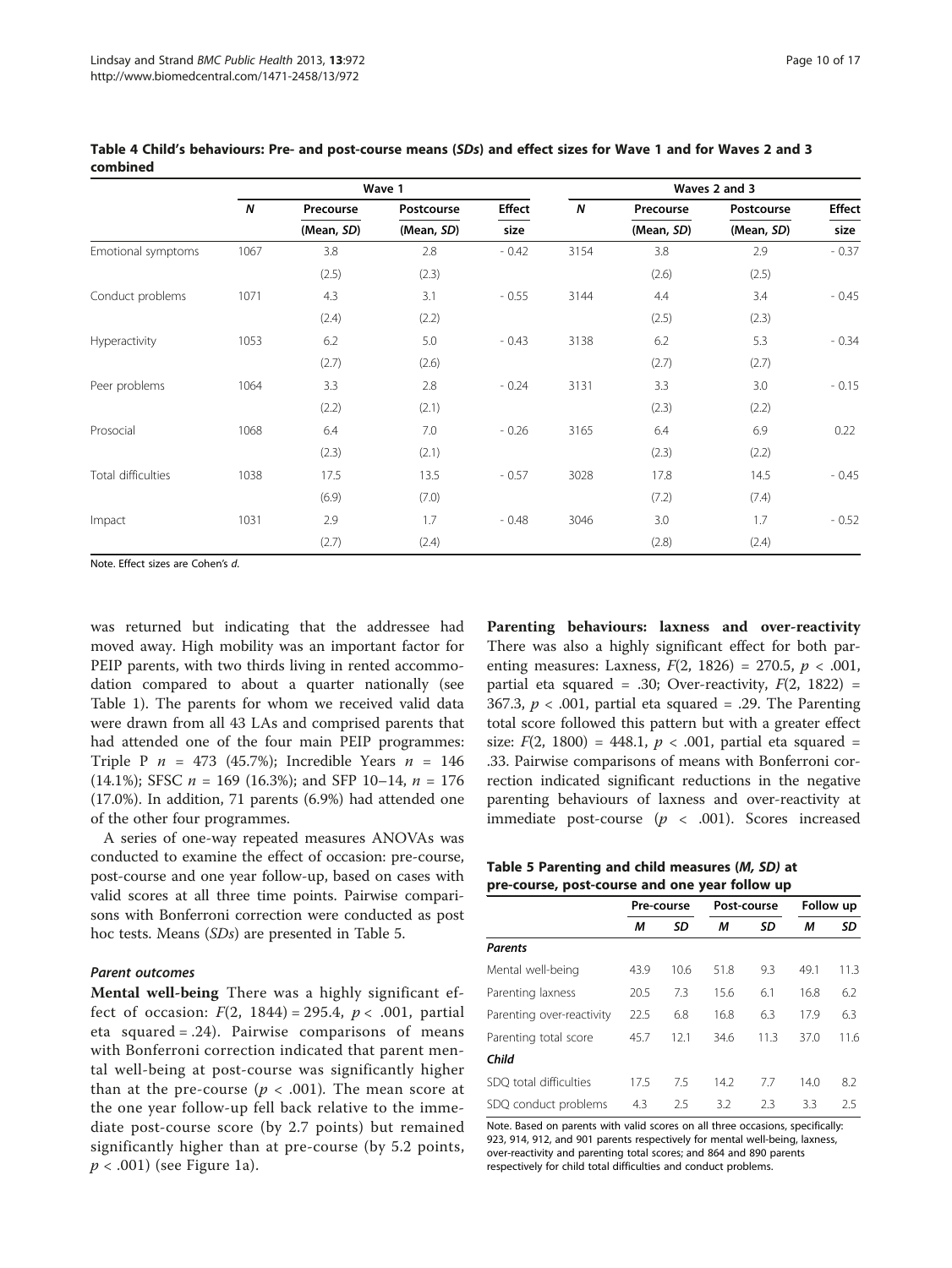<span id="page-10-0"></span>

slightly at one year follow up, but remained significantly below pre-course levels ( $p < .001$ ) (see Figure 1b).

Child behaviour A highly significant effect of occasion was found for child SDO total difficulties:  $F(2, 1726) = 212.9$ ,  $p < .001$ , partial eta squared = .20; and conduct problems F  $(2,1778) = 157.6, p < .001$ , partial eta squared = .15). Pairwise comparisons of means with Bonferroni corrections indicated significant reductions in child total difficulties and conduct problems at post-course ( $p < .001$ ) which were maintained at follow up, with no significant differences between postcourse and one year follow up scores. In terms of the classification of the child's difficulties in the clinically significant ('abnormal') range, the pattern was similar (Figure [2](#page-11-0)).

#### Programme differences in patterns of change over time

In this section we examine whether there were any statistically significant differences between the programmes with respect to improvements on the parent and child measures. The analyses of programme effectiveness include only the four programmes with substantial numbers of parents which together accounted for 93% of all parents in Waves 2 and 3: Incredible Years; Strengthening Families 10–14

(SF 10–14); Strengthening Families Strengthening Children (SFSC); and Triple P. As the largest programme, Triple P was set as the base programme against which the other programmes were compared.

There were small differences between programmes in the demographic profile of their parents and children in terms of the parent and child background variables. The analyses controlled for these differences by estimating programme effects after accounting for variation associated with all significant parent and child background variables. These models included only those parent and child background variables that were significantly associated with each outcome. The models also included fixed effects for each of the 43 LAs to control for variation between LAs in outcomes.

All four programmes were effective as shown in Table [6](#page-12-0). Effect sizes for parenting measures were medium to large: for example, ranging from  $0.66$  for SFP  $10 - 14$  to  $0.83$ for Triple P and Incredible Years for mental well-being. The pattern was comparable to that of the total sample with higher effect sizes for the measures of parenting (medium to large) than child behaviour, which were small to medium in size, for all programmes.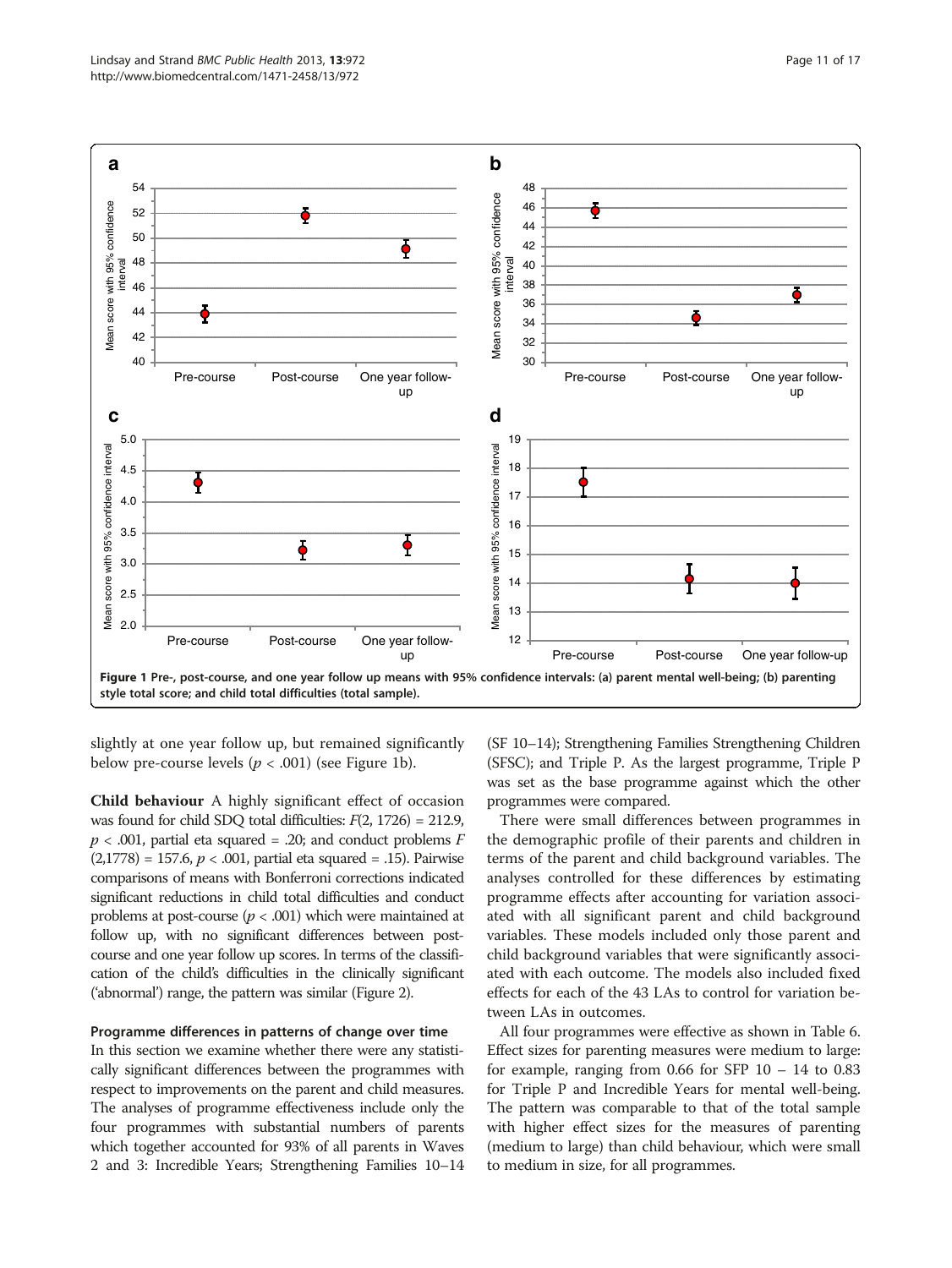<span id="page-11-0"></span>

For parent mental well-being and parenting laxness, SFP 10–14 was less effective than Triple P, but no other differences were statistically significant. For parenting over-reactivity both SFP 10–14 and Incredible Years were less effective than Triple P, but no other differences were statistically significant. With respect to child outcomes, there were no differences between programmes for child total difficulties or for impact. However Triple P was significantly better than the other three programmes at reducing reported child conduct problems.

It is notable however that even after including parent demographics, programme type and LA, the  $R^2$  for each outcome was never higher than 6.4%<sup>a</sup>. Therefore while these effects are statistically significant they explain only a small proportion of the change in scores. The majority of variance in change relates to individual differences between parents that are not captured in any of the broad parent or child demographics or structural features such as programme type or LA. Some parents were more responsive than others to PEIP, but this reflects unique features of the parents as individuals.

#### Children aged 8–13 years

Although the PEIP was aimed at parents of children 8–13 years, a substantial proportion of the children identified by parents as their targeted child were older or younger. We therefore conducted a separate analysis for the 53.8% of parents and children in the target age range. Results were almost identical to those for the total PEIP sample as indicated by Tables [7](#page-13-0) and [8](#page-14-0), as compared with Tables [5](#page-9-0) and [6.](#page-12-0)

## **Discussion**

This study examined the national roll-out of parenting programmes across all 152 local authorities (LAs) in

England, the Parenting Early Intervention Programme (PEIP). To the best of our knowledge this is the first study that has examined the effectiveness of a national roll-out of parenting programmes and has included a comparison of relative effectiveness of four different programmes and a long term follow up. Furthermore, we provide evidence on an under-researched population, namely children aged 8–13 years.

The present study was the last of a 3-stage process developed by the UK Government's Department for Education in England. A literature review established that there were parenting programmes with evidence of efficacy: two of the three selected for the Pathfinder (Triple P and Incredible Years) had evidence from many randomized controlled trials (RCTs) [\[5,11](#page-15-0)] including RCTs in England, for example [[36](#page-16-0)]. Strengthening Families Strengthening Communities (SFSC) did not have RCT evidence, but rather evidence from pre- to post-implementation studies. The Pathfinder implemented over two years in 18 LAs demonstrated that these three programmes were all effective, although SFSC showed lower effects than the other two [[2](#page-15-0)].

The present study reports the implementation of evidence-based programmes in all LAs in England and a substantial increase in scale and range, from 18 to all 152 LAs. The evidence shows clearly that the effectiveness demonstrated for the three Pathfinder programmes was maintained and also that a fourth programme, SFP 10–14 achieved similar levels of effectiveness. This applied across all of our measures of parental mental well-being, parenting skills (reducing laxness and overreactivity); and applied also to child conduct problems, total level of children's behavioural, emotional and social difficulties, and their impact on the family. Indeed, the effect sizes were very similar in both the present study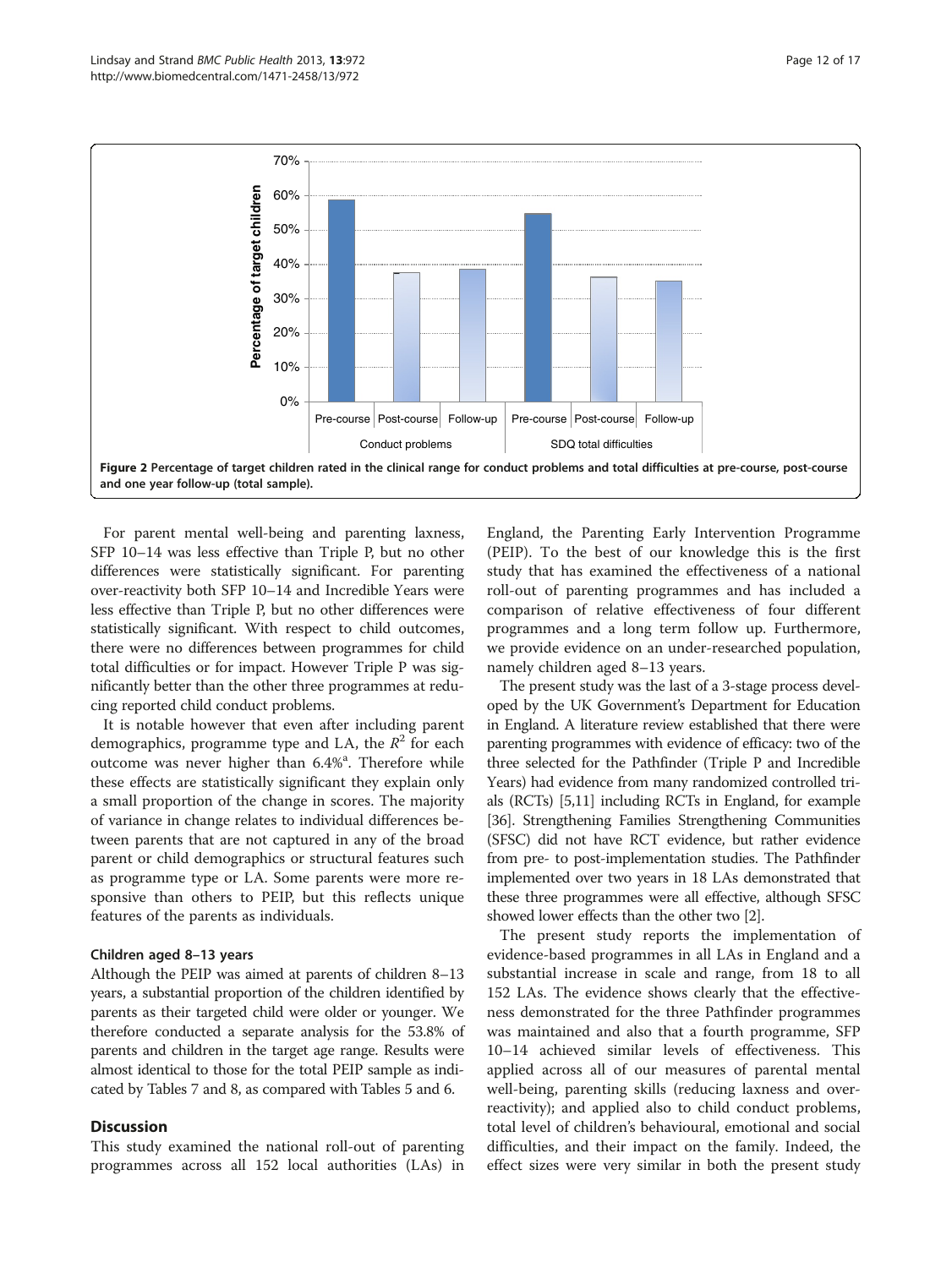|        |                         |     | Incredible years |                 |                       | <b>SFP 10-4</b> |                |                 |                       | <b>SFSC</b>  |                |                 |                       | Triple P     |                |                 |                       |
|--------|-------------------------|-----|------------------|-----------------|-----------------------|-----------------|----------------|-----------------|-----------------------|--------------|----------------|-----------------|-----------------------|--------------|----------------|-----------------|-----------------------|
|        | Variable                | N   | Pre-<br>course   | Post-<br>course | <b>Effect</b><br>size | N               | Pre-<br>course | Post-<br>course | <b>Effect</b><br>size | $\mathsf{N}$ | Pre-<br>course | Post-<br>course | <b>Effect</b><br>size | $\mathsf{N}$ | Pre-<br>course | Post-<br>course | <b>Effect</b><br>size |
| Parent | Mental Well-Being       | 431 | 43.9             | 52.1            | 0.85                  | 539             | 40.7           | 47.5            | 0.69                  | 453          | 44.0           | 51.6            | 0.74                  | 1562         | 44.1           | 52.7            | 0.85                  |
|        |                         |     | (10.1)           | (9.3)           |                       |                 | (10.6)         | (9.4)           |                       |              | (10.9)         | (9.4)           |                       |              | (10.8)         | (9.3)           |                       |
|        | Parental laxness        | 415 | 20.9             | 16.0            | $-0.73$               | 533             | 22.1           | 18.2            | $-0.57$               | 439          | 20.8           | 17.1            | $-0.54$               | 1563         | 21.5           | 15.9            | $-0.83$               |
|        |                         |     | (6.9)            | (6.4)           |                       |                 | (7.3)          | (6.5)           |                       |              | (7.2)          | (6.6)           |                       |              | (7.2)          | (6.3)           |                       |
|        | Parental overreactivity | 418 | 22.1             | 16.9            | $-0.77$               | 538             | 24.1           | 19.3            | $-0.74$               | 438          | 21.8           | 17.4            | $-0.71$               | 1571         | 22.4           | 16.0            | $-0.96$               |
|        |                         |     | (7)              | (6.3)           |                       |                 | (6.5)          | (6.4)           |                       |              | (6.5)          | (6.2)           |                       |              | (6.9)          | (6.3)           |                       |
|        | Parenting total score   | 407 | 45.5             | 35.2            | $-0.86$               | 529             | 49.3           | 40.0            | $-0.79$               | 432          | 45.3           | 36.9            | $-0.71$               | 1554         | 46.6           | 34.1            | $-1.04$               |
|        |                         |     | (12)             | (11.8)          |                       |                 | (11.8)         | (11.8)          |                       |              | (11.7)         | (11.7)          |                       |              | (12.2)         | (11.7)          |                       |
| Child  | Emotional symptoms      | 424 | 3.8              | 2.9             | $-0.36$               | 547             | 4.6            | 3.7             | $-0.36$               | 437          | 3.6            | 2.7             | $-0.37$               | 1565         | 3.6            | 2.7             | $-0.40$               |
|        |                         |     | (2.6)            | (2.5)           |                       |                 | (2.8)          | (2.7)           |                       |              | (2.6)          | (2.5)           |                       |              | (2.6)          | (2.4)           |                       |
|        | Conduct problems        | 425 | 4.2              | 3.2             | $-0.42$               | 545             | 5.2            | 4.2             | $-0.41$               | 433          | 4.0            | 3.3             | $-0.32$               | 1559         | 4.4            | 3.2             | $-0.54$               |
|        |                         |     | (2.4)            | (2.4)           |                       |                 | (2.5)          | (2.5)           |                       |              | (2.4)          | (2.3)           |                       |              | (2.4)          | (2.2)           |                       |
|        | Hyperactivity           | 424 | 6.1              | 5.2             | $-0.33$               | 547             | 6.4            | 5.7             | $-0.26$               | 427          | 6.0            | 5.3             | $-0.25$               | 1562         | 6.3            | 5.2             | $-0.40$               |
|        |                         |     | (2.8)            | (2.8)           |                       |                 | (2.7)          | (2.7)           |                       |              | (2.7)          | (2.6)           |                       |              | (2.7)          | (2.6)           |                       |
|        | Peer problems           | 420 | 3.1              | 2.9             | $-0.10$               | 545             | 3.7            | 3.5             | $-0.11$               | 427          | 3.2            | 2.9             | $-0.17$               | 1560         | 3.3            | 2.9             | $-0.17$               |
|        |                         |     | (2.2)            | (2.1)           |                       |                 | (2.4)          | (2.3)           |                       |              | (2.2)          | (2)             |                       |              | (2.2)          | (2.1)           |                       |
|        | Prosocial scale         | 427 | 6.6              | 6.9             | 0.17                  | 546             | 6.4            | 6.6             | 0.13                  | 430          | 6.3            | 6.8             | 0.24                  | 1584         | 6.4            | 7.0             | 0.27                  |
|        |                         |     | (2.1)            | (2.1)           |                       |                 | (2.3)          | (2.3)           |                       |              | (2.2)          | (2.2)           |                       |              | (2.3)          | (2.1)           |                       |
|        | Impact                  | 413 | 2.8              | 1.6             | $-0.47$               | 531             | 4.2            | 2.5             | $-0.61$               | 426          | 2.5            | 1.5             | $-0.37$               | 1500         | 2.9            | 1.4             | $-0.57$               |
|        |                         |     | (2.7)            | (2.3)           |                       |                 | (2.9)          | (2.7)           |                       |              | (2.8)          | (2.4)           |                       |              | (2.8)          | (2.3)           |                       |
|        | SDQ total score         | 411 | 17.3             | 14.1            | $-0.43$               | 532             | 20.0           | 17.1            | $-0.40$               | 413          | 16.8           | 14.0            | $-0.39$               | 1496         | 17.6           | 14.0            | $-0.51$               |
|        |                         |     | (7.1)            | (7.6)           |                       |                 | (7.2)          | (7.6)           |                       |              | (7.2)          | (7.3)           |                       |              | (7)            | (7.1)           |                       |

<span id="page-12-0"></span>Table 6 Improvements in parenting and child behaviour between pre-course and post-course for Incredible Years, Strengthening Families Programme 10-14, Strengthening Families Strengthening Communities, and Triple P

Note. Effect sizes are in bold to aid clarity.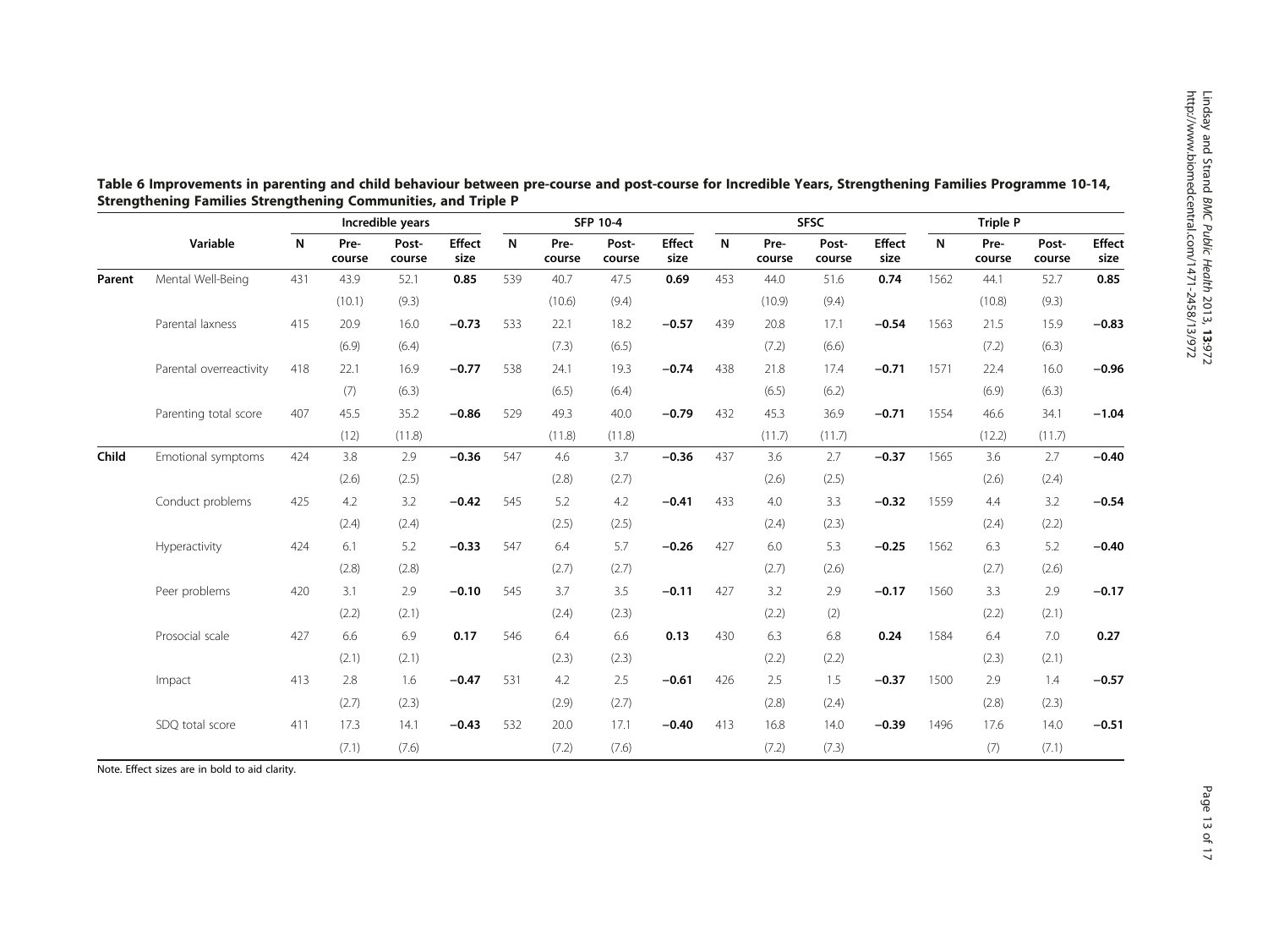|                           | Pre-course |      | Post-course |      | Follow-up | Sample |     |
|---------------------------|------------|------|-------------|------|-----------|--------|-----|
|                           | Mean       | SD   | Mean        | SD   | Mean      | SD     | N   |
| <b>Parents</b>            |            |      |             |      |           |        |     |
| Mental well-being         | 43.9       | 10.5 | 51.5        | 9.6  | 49.1      | 11.2   | 460 |
| Parenting laxness         | 20.4       | 7.4  | 15.9        | 6.4  | 17.0      | 6.2    | 461 |
| Parenting over-reactivity | 23.1       | 6.7  | 17.6        | 6.3  | 18.3      | 6.3    | 460 |
| Parenting total score     | 46.2       | 12.0 | 35.7        | 11.7 | 37.7      | 11.5   | 455 |
| Child                     |            |      |             |      |           |        |     |
| SDO total difficulties    | 18.4       | 7.6  | 15.1        | 7.8  | 14.9      | 8.2    | 456 |
| SDQ conduct problems      | 4.55       | 2.52 | 3.52        | 2.42 | 3.63      | 2.60   | 465 |

<span id="page-13-0"></span>Table 7 Parenting and child measures (Mean, SD) at pre-course, post-course and one year follow-up: Parents of children aged 8–13 years only

and the earlier Pathfinder despite a tripling of the number of parents providing pre- and post- parenting programme comparison data.

Furthermore, levels of improvement over the period of the programmes (pre- to post- test) are comparable to those found in smaller scale studies. For example, the results for child behaviour problems for Triple P in the current study were similar to the range found in the meta-analysis of 55 studies by Nowak and Heinrichs [\[5](#page-15-0)] for a within-group design:  $0.52 - 0.55$  in the present study compared with 0.45 – 0.57.

The second aim of the study was to examine the longer term effects of parents' attendance at one of the parenting programmes. One year after completing their parenting courses, parents' ratings indicated that the improvements made between the pre- and post-course assessment were maintained. Across all parent measures there were small reductions at follow up compared to immediate post-course scores although, with respect to the children, reported improvements were maintained completely at follow up. Taken together, the results of short term (pre- to post-course) and one year follow up indicate that the PEIP achieved similar patterns of initial improvement and of maintenance of these improvements as found in efficacy trials with these evidence based programmes [[36](#page-16-0),[37](#page-16-0)]. This was achieved from a roll-out across the whole of England, a very substantial scaling up. The roll-out required the training of at least 1277 facilitators in the 43 LAs to provide the resource to implement the parenting programmes, and implementation in a variety of community settings, organised at local level by each LA.

Furthermore, it is of interest to note that the improvements reported by parents following attendance at an evidence based parenting course were very similar to those achieved during the Pathfinder (Wave 1) in 18 LAs, itself a roll-out on a substantial size [[2\]](#page-15-0). The two studies, therefore, indicate both a replication of the effectiveness of the three parenting programmes examined in the Pathfinder and maintenance of the effects when the scale of delivery was increased substantially.

The third aim was to examine the relative effectiveness of the four programmes for which we had sufficient data. All four were effective with medium to large effect sizes for improvements in parents' mental well-being and parenting skills, and small to medium effect sizes for SDQ child conduct problems, SDQ total difficulties and SDQ impact. After controlling for differences in demographic background variables and initial scores on the measures, there were generally larger effect sizes for Triple P on parent and child measures, but not all between programme comparisons were significant: SFP 10–14 was less effective than Triple P for parents' mental wellbeing and parenting laxness; and both SFP 10–14 and Incredible Years were significantly less effective than Triple P for parenting over-reactivity. With respect to child outcomes, Triple P showed significantly greater effects in improving children's conduct problems than all three other programmes.

These results are similar to those in the Pathfinder in that Triple P generally showed higher effectiveness in that study also. However, in the Pathfinder SFSC was less effective than both Triple P and Incredible Years for both parenting and child measures. Hence, across the two studies there is consistency in demonstrating a general effectiveness across both parent and child measures for the total sample (all programmes combined) but a generally higher level of effectiveness, though not always statistically significant, for Triple P across the range of parent and child measures.

The results for the group targeted by the PEIP, parents of children aged 8–13 years, were almost identical to those of the complete sample. This indicates that these programmes are suitable for parents of children in this age range as well as those with younger children.

The study was rigorous within the parameters of an effectiveness study of a national roll out of the programmes implemented in community settings across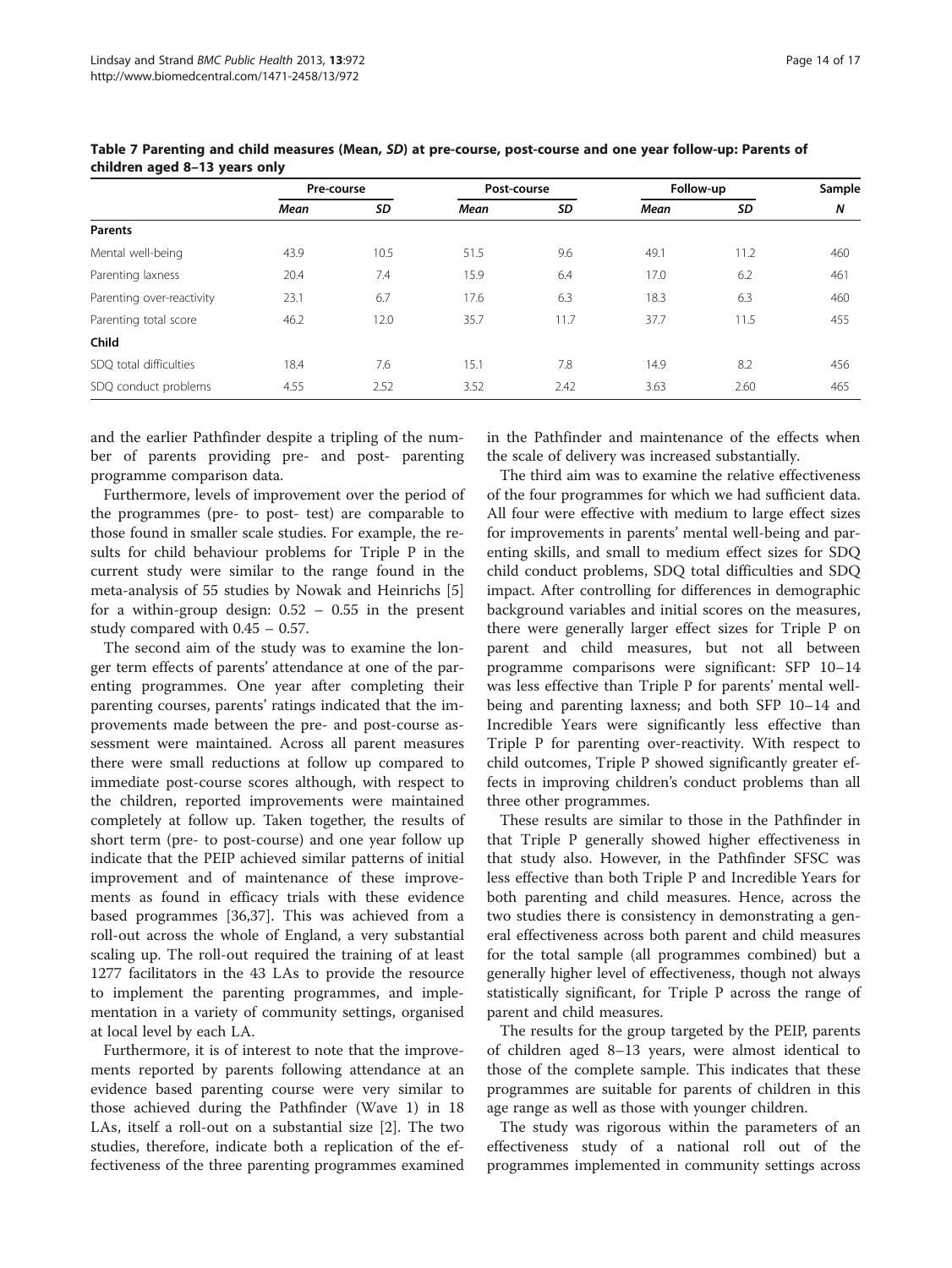| Age 8-13 only |                         |     |                |                  |                       |              |                |                 |                       |      |                |                 |                |              |                 |                 |                       |
|---------------|-------------------------|-----|----------------|------------------|-----------------------|--------------|----------------|-----------------|-----------------------|------|----------------|-----------------|----------------|--------------|-----------------|-----------------|-----------------------|
|               |                         |     |                | Incredible years |                       |              |                | SFP 10-14       |                       |      |                | <b>SFSC</b>     |                |              | <b>Triple P</b> |                 |                       |
|               | Variable                | N   | Pre-<br>course | Post-<br>course  | <b>Effect</b><br>size | $\mathsf{N}$ | Pre-<br>course | Post-<br>course | <b>Effect</b><br>size | N    | Pre-<br>course | Post-<br>course | Effect<br>size | $\mathsf{N}$ | Pre-<br>course  | Post-<br>course | <b>Effect</b><br>size |
| Parent        | Mental Well-Being       | 200 | 43.1           | 50.5             | 0.75                  | 446          | 41.1           | 47.3            | 0.64                  | 188  | 44.0           | 51.6            | 0.71           | 634          | 43.8            | 52.6            | 0.88                  |
|               |                         |     | (10.1)         | (9.7)            |                       |              | (10.2)         | (9.4)           |                       |      | (11.4)         | (9.8)           |                |              | (10.6)          | (9.4)           |                       |
|               | Parental laxness        | 192 | 20.8           | 17.0             | $-0.54$               | 440          | 21.8           | 18.3            | $-0.52$               | 186  | 21.5           | 17.6            | $-0.60$        | 658          | 21.3            | 15.7            | $-0.79$               |
|               |                         |     | (7.4)          | (6.8)            |                       |              | (7.3)          | (6.5)           |                       |      | (6.8)          | (6.3)           |                |              | (7.6)           | (6.4)           |                       |
|               | Parental overreactivity | 194 | 22.5<br>17.9   | $-0.72$          | 442                   | 24.1         | 19.7           | $-0.70$         | 188                   | 23.5 | 18.8           | $-0.76$         | 664            | 23.1         | 16.2            | $-1.06$         |                       |
|               |                         |     | (6.6)          | (6.3)            |                       |              | (6.5)          | (6.3)           |                       |      | (6.1)          | (6.2)           |                |              | (6.9)           | (6.1)           |                       |
|               | Parenting total score   | 188 | 46.0           | 37.3             | $-0.71$               | 436          | 49.0           | 40.3            | $-0.74$               | 185  | 47.8           | 38.9            | $-0.79$        | 655          | 47.2            | 34.3            | $-1.09$               |
|               |                         |     | (12.2)         | (12.3)           |                       |              | (11.8)         | (11.7)          |                       |      | (10.9)         | (11.7)          |                |              | (12.2)          | (11.5)          |                       |
| Child         | Emotional symptoms      | 197 | 4.3            | 3.1              | $-0.45$               | 453          | 4.6            | 3.6             | $-0.37$               | 189  | 4.3            | 3.3             | $-0.39$        | 669          | 4.1             | 3.1             | $-0.40$               |
|               |                         |     | (2.7)          | (2.6)            |                       |              | (2.7)          | (2.7)           |                       |      | (2.5)          | (2.6)           |                |              | (2.6)           | (2.4)           |                       |
|               | Conduct problems        | 198 | 4.4            | 3.7              | $-0.30$               | 451          | 5.2            | 4.2             | $-0.39$               | 189  | 4.4            | 3.6             | $-0.32$        | 667          | 4.7             | 3.5             | $-0.53$               |
|               |                         |     | (2.6)          | (2.6)            |                       |              | (2.5)          | (2.5)           |                       |      | (2.5)          | (2.4)           |                |              | (2.4)           | (2.3)           |                       |
|               | Hyperactivity           | 198 | 6.2            | 5.4              | $-0.27$               | 453          | 6.5            | 5.8             | $-0.27$               | 187  | 6.1            | 5.4             | $-0.26$        | 672          | 6.4             | 5.3             | $-0.39$               |
|               |                         |     | (2.9)          | (2.9)            |                       |              | (2.7)          | (2.7)           |                       |      | (2.7)          | (2.5)           |                |              | (2.7)           | (2.6)           |                       |
|               | Peer problems           | 196 | 3.4            | 3.3              | $-0.05$               | 452          | 3.7            | 3.5             | $-0.11$               | 186  | 3.6            | 3.2             | $-0.18$        | 667          | 3.5             | 3.1             | $-0.15$               |
|               |                         |     | (2.3)          | (2.3)            |                       |              | (2.5)          | (2.3)           |                       |      | (2.3)          | (2.2)           |                |              | (2.3)           | (2.2)           |                       |
|               | Prosocial scale         | 200 | 6.5            | 6.7              | 0.10                  | 452          | 6.4            | 6.6             | 0.11                  | 189  | 6.4            | 6.9             | 0.21           | 672          | 6.5             | 7.0             | 0.24                  |
|               |                         |     | (2.2)          | (2.1)            |                       |              | (2.3)          | (2.3)           |                       |      | (2.3)          | (2.2)           |                |              | (2.4)           | (2.2)           |                       |
|               | Impact                  | 192 | 3.3            | 2.0              | $-0.49$               | 437          | 4.2            | 2.5             | $-0.60$               | 187  | 3.2            | 2.0             | $-0.44$        | 636          | 3.5             | 1.9             | $-0.62$               |
|               |                         |     | (2.7)          | (2.6)            |                       |              | (2.8)          | (2.7)           |                       |      | (2.9)          | (2.6)           |                |              | (2.7)           | (2.5)           |                       |
|               | SDQ total score         | 192 | 18.4           | 15.4             | $-0.38$               | 441          | 20.1           | 17.2            | $-0.40$               | 180  | 18.4           | 15.6            | $-0.38$        | 654          | 18.6            | 15.0            | $-0.51$               |
|               |                         |     | (7.5)          | (8.2)            |                       |              | (7.4)          | (7.7)           |                       |      | (7.5)          | (7.5)           |                |              | (7.1)           | (7.2)           |                       |

<span id="page-14-0"></span>Table 8 Improvements in parenting and child behaviour between pre-course and post-course for Incredible Years, Strengthening Families 10-14, Strengthening Families Strengthening Communities, and Triple P (children aged 8-13 years)

Effect sizes are in bold to aid clarity.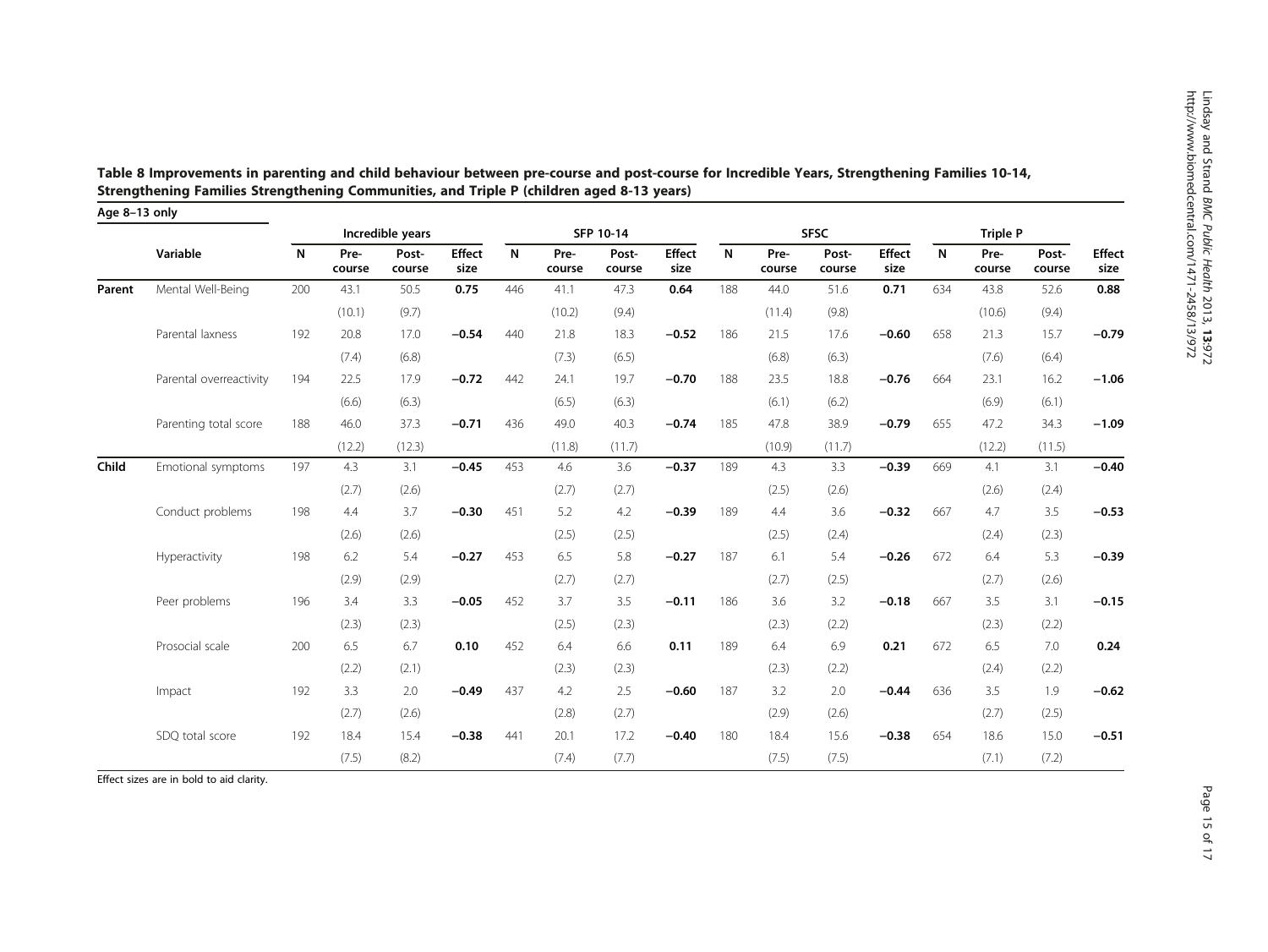<span id="page-15-0"></span>all 152 English LAs, building upon our earlier study of the 18 LAs in the Pathfinder. There were, however, limitations which were essentially the same as the Pathfinder [2]. First, post-course data were available on only about half the original sample. As with the Pathfinder only about half of this loss could be attributed to drop outs, the rest was a result of administrative errors. However, this had a knock on effect on the one year follow up as that only targeted parents with both pre- and post-test data. Second, as a real world study on a national scale, random allocation of LAs to programmes was not possible. Furthermore, government policy had changed subsequent to the Pathfinder to allow funding to be used for any of the accredited parenting programmes. Third, LAs varied in their effectiveness of organising their implementation. For example, the numbers of parents attending a programme varied greatly.

## Conclusions

The present study has demonstrated that evidence based parenting programmes can be successfully rolled out on a national scale. The evaluation of programmes when scaled up is important: small scale efficacy trials form a basis for evidence based practice, showing that an intervention can produce positive effects. Community based trials are needed to demonstrate generalisation of effects to 'real life' practice. But for public policy determination, effects must also be maintained when scaling up to the level of policy coverage, in this case the whole of England.

Furthermore, the present study and the earlier study of the Pathfinder [2], provide evidence for the impact of research in shaping government policy: this developed from a systematic review of the research literature to an evaluated large scale community based trial and eventually to the implementation and evaluation of the national roll-out. At each point, policy was based on evidence of effectiveness.

## **Endnote**

Alternative models such as ANCOVA with the precourse score entered as a covariate give a higher  $\mathbb{R}^2$  (e.g. 25.8% for parent laxness). However this is because in such models the  $R^2$  represents the variation in the outcome score (or state) that can be explained, rather than the variation in the change or improvement score. With ANOVA the  $\mathbb{R}^2$  is a direct measure of the amount of variation in change that can be accounted for.

#### Competing interests

The authors declare they have no competing interest other than: GL has presented at conferences organised by three of the parenting programmes to report the results of the earlier pathfinder study: Triple P (2 conferences, fee), Incredible Years and FAST.

#### Authors' contributions

GL led the research (Principal Investigator) and drafted the manuscript; SS was Co-investigator for the study, participated in the design, conducted the

analyses and drafted the Results section. Both authors read and approved the final manuscript.

#### Authors' information

GL is Director of the Centre for Educational Development, Appraisal and Research (CEDAR) at the University of Warwick, England where he is also Professor of Educational Psychology and Special Needs Education. SS is Professor of Education at the Department for Education, University of Oxford. GL is currently leading the evaluation of the UK's Department of Education funded CANparent trial of universal parenting classes; SS is a co-investigator and leading on the analysis of quantitative data from the trial.

#### Acknowledgements

We acknowledge the assistance provided by the many parents and local authority staff that provided or organised the collection of data. We also acknowledge the UK government's Department for Children Schools and Families (now the Department for Education) which provided funding for the study. The Department gave approval the design of the study but did not engage in or influence the analysis or interpretation of the data, the writing or decision to submit the manuscript.

#### Author details

<sup>1</sup> Centre for Educational Development, Appraisal and Research (CEDAR), University of Warwick, Kirby Corner Road, Coventry CV4 7AL, UK. <sup>2</sup> Department for Education, University of Oxford, 15 Norham Gardens, Oxford OX2 6PY, USA.

#### Received: 14 February 2013 Accepted: 14 October 2013 Published: 19 October 2013

#### References

- 1. Biglan A, Flay BR, Embry DD, Sander IN: The critical role of nurturing environments for promoting human well-being. Amer Psychol 2012,  $67.257 - 272$
- 2. Lindsay G, Strand S, Davis H: A comparison of the effectiveness of three parenting programmes in improving parenting skills, parent mental well-being and children's behaviour when implemented on a large scale in community settings in 18 English local authorities: the parenting early intervention pathfinder. BMC Public Health 2011, 11:962.
- 3. Patterson J, Mockford C, Barlow J, Pyper C, Stewart-Brown S: Need and demand for parenting programmes in general practice. Arch Dis Child 2002, 87:468–487.
- 4. Green H, McGinnity A, Meltzer H, Ford T, Goodman R: The Mental Health of Children and Young People in Great Britain, 2004. Basingstoke: Palgrave MacMillan; 2005.
- 5. Nowak C, Heinrichs N: A comprehensive meta-analysis of Triple P—Positive Parenting Program using hierarchical linear modelling: Effectiveness and moderating variable. Clin Child Fam Psychol Rev 2008, 11:114–144.
- 6. Barlow J, Coren E: Parenting Programmes for Improving Maternal Psychosocial Health. Cochrane Review. The Cochrane Library, Issue 4. Oxford: Update Software; 2000.
- 7. Dretzke J, Davenport C, Frew E, Barlow J, Stewart-Brown S, Bayliss S, Taylor RS, Sandercock J, Hyde C: The clinical effectiveness of different parenting programmes for children with conduct problems: a systematic review of randomized control trials. Child Adol Psychiat Ment Health 2009, 3:7. doi:10.1186/1753-2000-3-7.
- 8. Furlong M, McGilloway S, Bywater T, Hutchings J, Smith SM, Donnelly M: Behavioural and cognitive-behavioural group-based parenting programmes for early-onset conduct problems in children aged 3–12 years. Cochrane Database Syst Rev 2012, 2, CD008225. doi:10.1002/14651858. CD008225.pub2.
- 9. Moran P, Ghate D, van der Werwe A: What Works in Parenting Support? A Review of the International Literature. Research Report 574. London: Department for Education and Skills; 2004.
- 10. Stewart-Brown SL, Schrader-McMillan A: Parenting for mental health: what does the evidence say we need to do? Report of Workpackage 2 of the DataPrev project. Health Prom Int 2011, 26:i10–i26. doi:10.1093/heapro/dat056.
- 11. United Nations Office on Drugs and Crime: Compilation of Evidence-Based Family Skills Training Programmes. New York: United Nations; 2010.
- 12. National Academy of Parenting Research: Commissioning Toolkit. [http://www.kcl.](http://www.kcl.ac.uk/iop/depts/cap/research/napr/publications.aspx) [ac.uk/iop/depts/cap/research/napr/publications.aspx](http://www.kcl.ac.uk/iop/depts/cap/research/napr/publications.aspx).